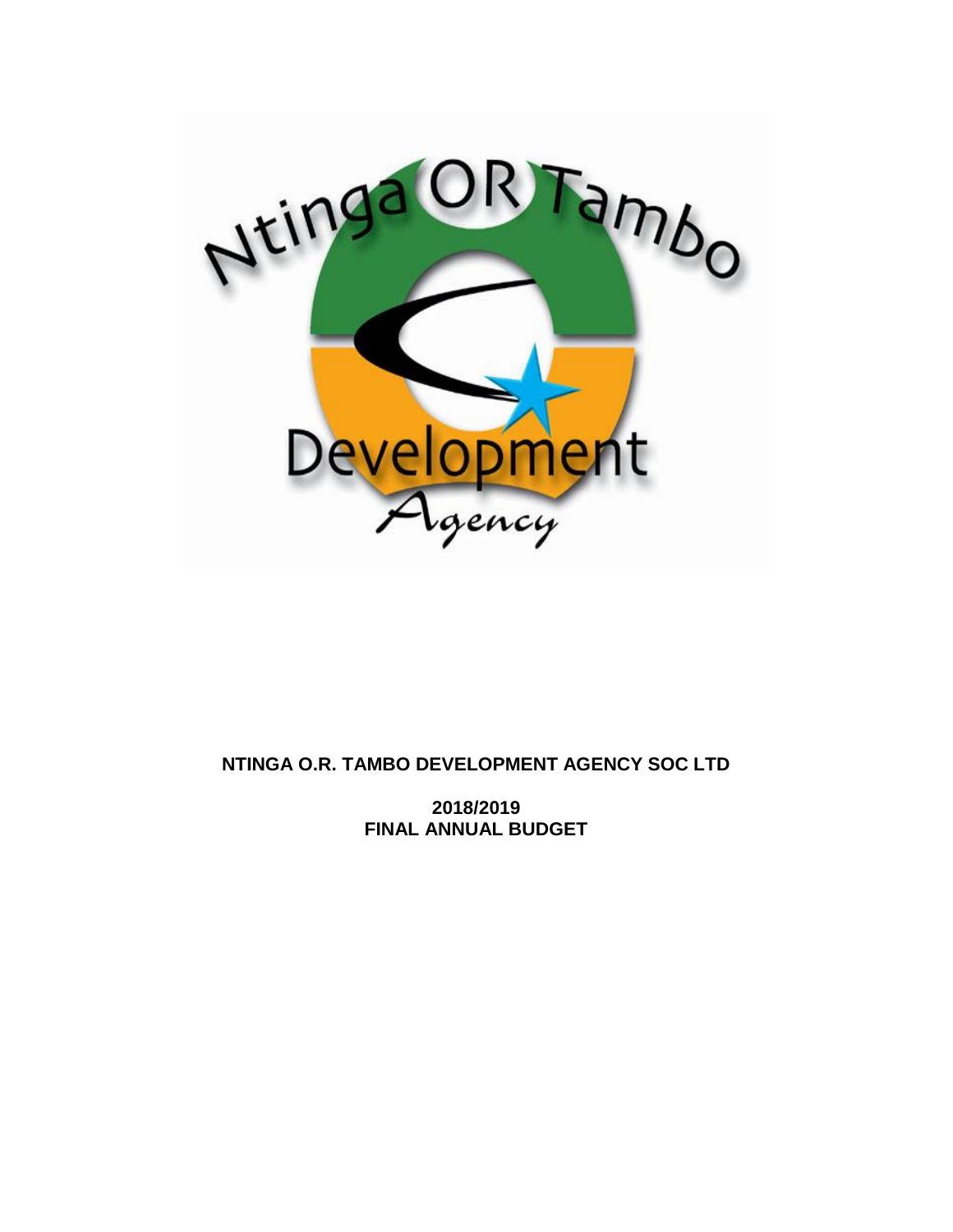# **Table of Contents**

| 2.  |                                                                          |
|-----|--------------------------------------------------------------------------|
| 3.  |                                                                          |
| 4.  |                                                                          |
| 5.  |                                                                          |
| 5.1 |                                                                          |
| 5.2 | Overview of alignment of annual budget with service delivery agreement 9 |
| 5.3 |                                                                          |
| 5.4 |                                                                          |
| 5.5 |                                                                          |
| 6.  |                                                                          |
| 7.  |                                                                          |
| 8.  | QUALITY CERTIFICATION BY CHIEF EXECUTIVE OFFICER  12                     |
| 9.  |                                                                          |
| 9.1 |                                                                          |
| 9.2 |                                                                          |
| 9.3 |                                                                          |
| 9.4 |                                                                          |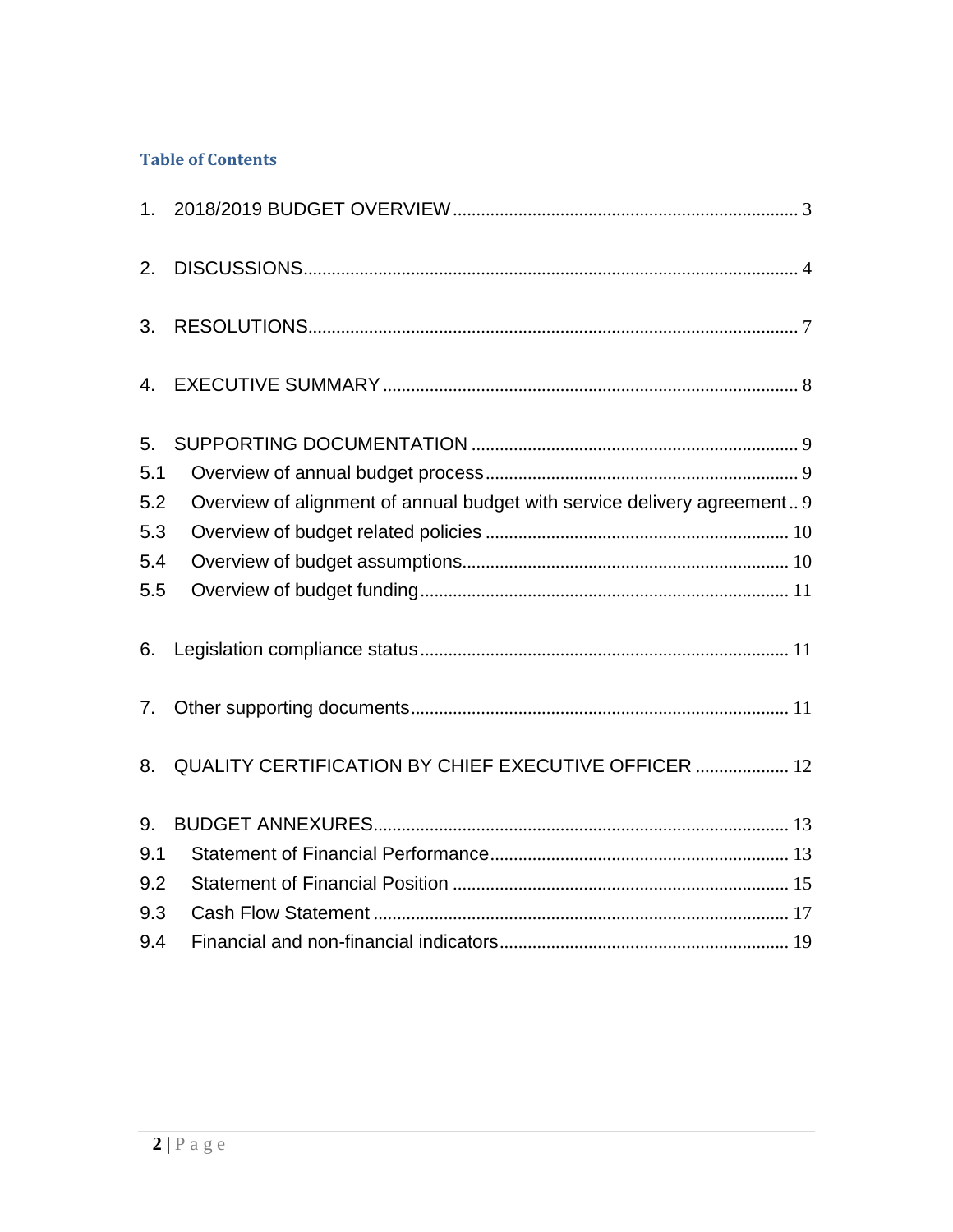#### <span id="page-2-0"></span>**1. 2018/2019 BUDGET OVERVIEW**

a) Ntinga O.R. Tambo Development Agency SOC LTD is operating as a wholly owned implementing agent of the parent municipality, O.R. Tambo District Municipality (ORTDM). During 2015/2016 financial year the mandate of the Entity was amended. The amended mandate is mainly derived from the Constitution of the Republic of South Africa, 1996 (Act 108 of 1996) and Section 84(1)(a)(b)(d)(k)(m)(n)&(p) of Municipal Structures Act, 1998 (Act 117 of 1998).

It is to facilitate, manage and implement Socio-economic Development initiatives with a special focus on:

- Water and Sanitation;
- Service Centres (e.g. Markets, Abattoirs, Agri-parks, Farms, etc.);
- Rural Development (e.g. Tourism, Forestry, Agriculture, etc.);
- Cooperatives and SMMEs; and
- Any other related function in partnership with either public or private sector.
- b) In implementing the above mandate the Entity has developed a strategy anchored on the following four goals:-
	- Goal 1: Sustainable Water Services (water supply and sanitation) Systems
	- Goal 2: Enhanced and Enabled Full Value Chains (upstream and downstream) for Agricultural Produce, Markets, Abattoirs and Aquaculture.
	- Goal 3: Diversified Partnerships that Promote Inclusive Socio-economic Development and Growth.
	- Goal 4: Dynamic, Capable and Sustainable State Owned Company.

This budget is aligned to the four goals.

- a) There are significant increases in revenue to be generated by the Abattoir compared to the previous years. A lot of work has been done on the process side and capacity building. We are to ensure that there are off-take agreements to assure that projections made will be realized.
- b) Adam Kok Farms has a projected deficit for the next three years. Management is to put in place timelines for turning around the farms.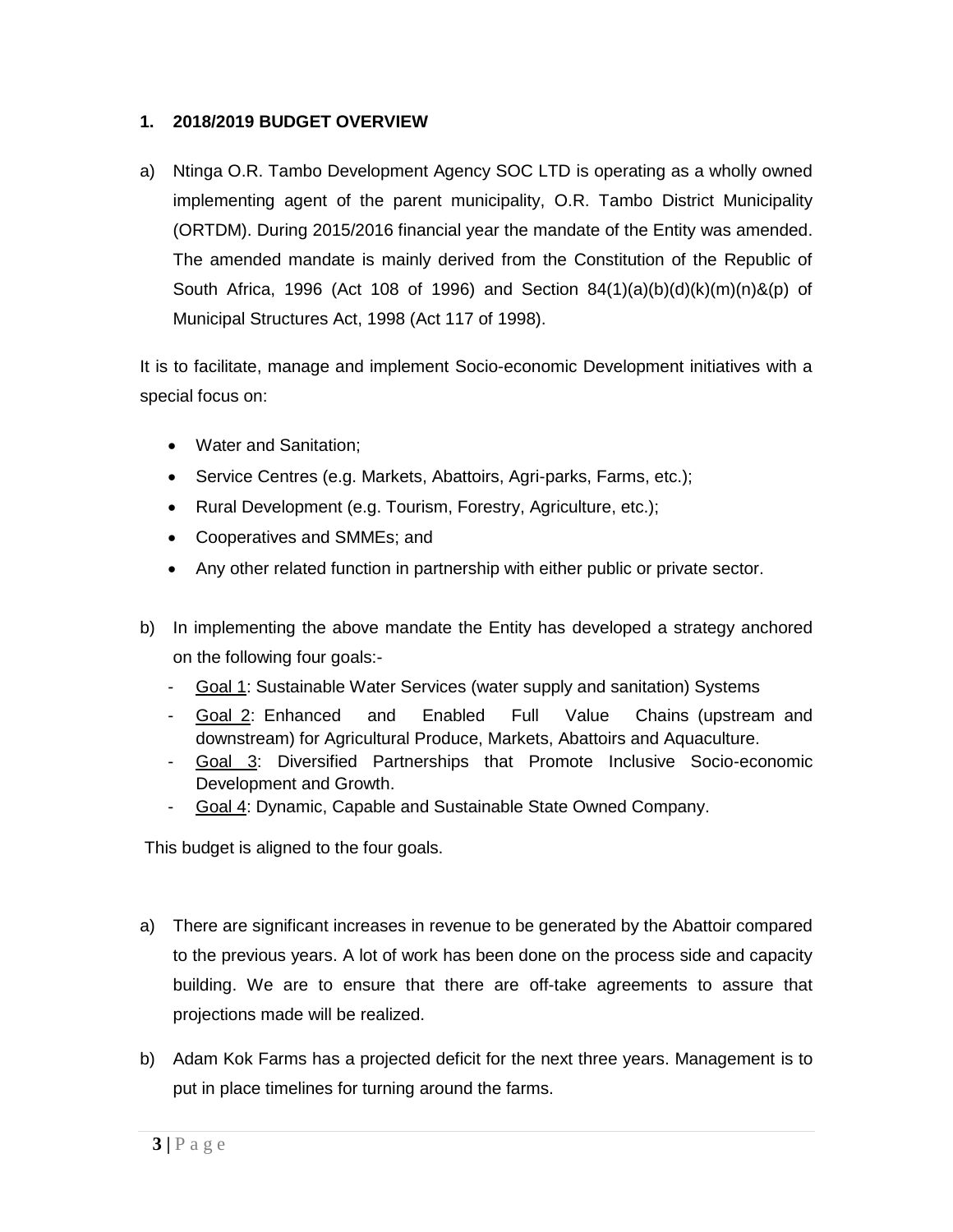- c) In Water Services there is lack of funding of the startup capital infrastructure by the parent municipality.
- d) The Ikhwezi Dairy Farm has been discontinued, employees have been placed in other functional areas. The assets are still in place and will be disposed off in future.
- e) During the coming financial year the Entity is conducted a detailed analysis of input costs versus operational costs, direct costs versus indirect costs and discretionary versus non discretionary costs.

## <span id="page-3-0"></span>**2. DISCUSSIONS**

## **2.1 Goal 1 : Sustainable Water Services (water supply and sanitation) Systems**

An amount of R17m is budgeted to be generated from water services. Compared with the 2017/2018 forecasted revenue of R1.9m, this represents an increase of R15.1m. Areas of operations by the Entity have been defined and this forms part of the Service Delivery Agreement (SDA) signed with the parent municipality. A total of 83 water schemes in the KSD Municipality have been allocated to the Entity for refurbishment, maintenance and later billing. A total amount of R6.3m has been allocated for this work. This amount is allocated with no assessment of work to be done on each scheme having been conducted. The Entity is to speed up the assessment process and make a submission to the parent municipality and that is expected to lead to an increase in the amount of revenue from R6.3m to R9.3m.

The Entity is to render social facilitation services to the parent municipality and R5m has been allocated in this regard. In addition, R3m is expected to be generated from services provided to the parent municipality for the reduction of water distribution losses.

Lastly, the Entity is to commence with the billing of peri-urban areas with effect from the second half of the 2018/2019 financial year. Businesses are to be billed as the first phase of the project. R2m is budgeted to be generated from this source.

As far as expenditure is concerned, the water services department is to be adequately resourced. The head of the section is to be appointed. The budget makes provision for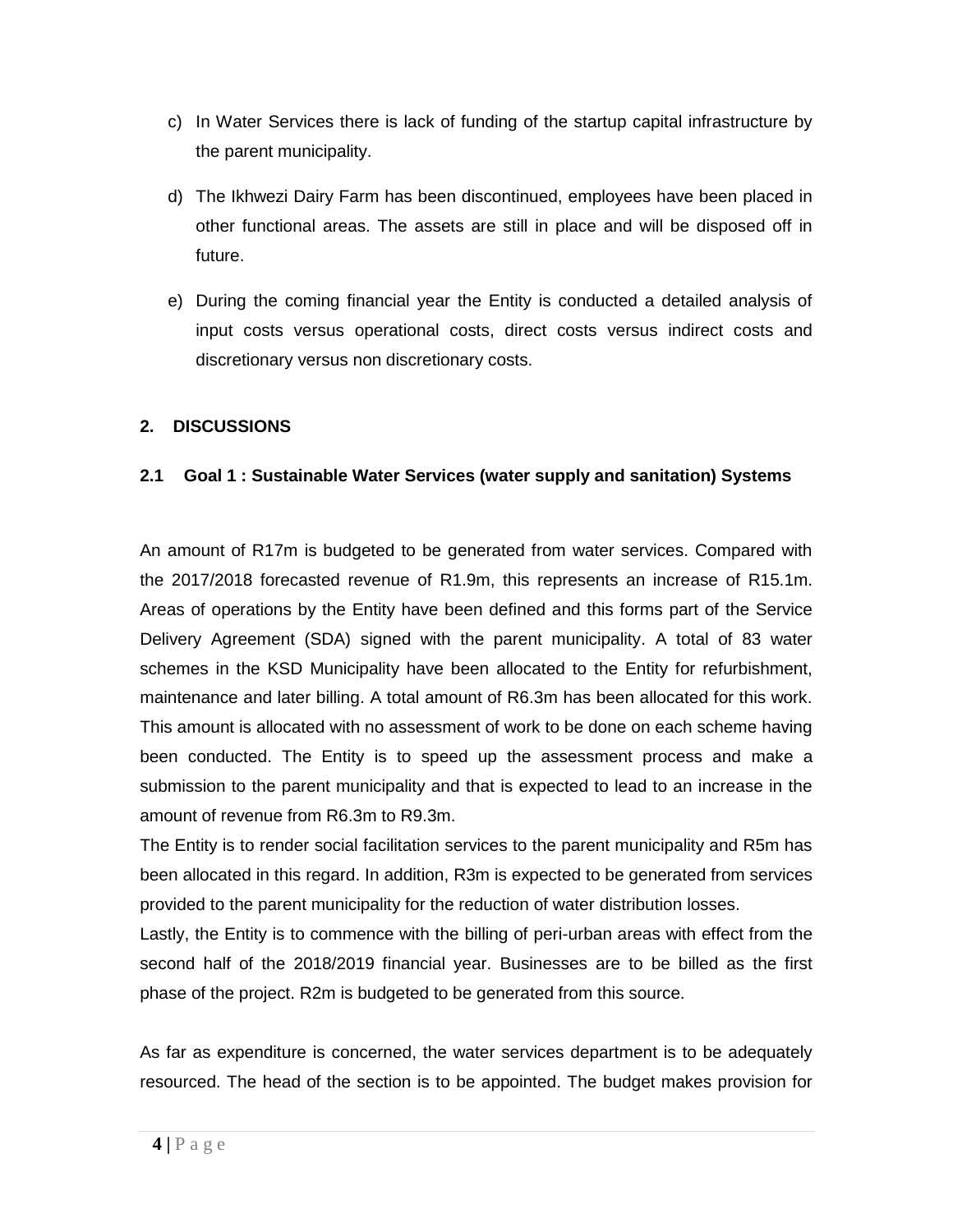five (5) additional artisans. All staff that was placed in the department following the restructuring process is expected to work fully in the department.

Total expenditure which includes operational costs and salaries is budget at R12.4m. Of this amount, R9.1m relates to staff salaries and wages of people directly assigned to the department. This then implies that the department is estimated to realise an operating surplus of R4.6m.

# **2.2 Goal 2 : Enhanced and Enabled Full Value Chains (upstream and downstream) for Agricultural Produce, Markets, Abattoirs and Aquaculture.**

## 2.2.1 Abattoir

A total of 3 055 units is to be slaughtered at the abattoir. 2 505 of these units to be slaughtered relates to livestock for meat sales purposes. A revenue amount of R31.9m is to be generated by the abattoir. There is an increase of R25.9m in revenue compared to the R6m projected to be generated during the current 2017/2018 financial year.

Infrastructure has been upgraded and this is to improve operational efficiency. Adam Kok Farms is to intensify its rapid livestock fattening programme thereby increasing the number of units to be produced for the abattoir.

Trading hours are to increase with the introduction of trading for half a day on Saturdays. A meat market is to be established at Fresh Produce Market in order to expand the customer base particularly the retail market.

An aggressive marketing plan is to be developed and implemented.

Total operational expenditure for the abattoir including staff salaries and wages is budget at R30.6m. This therefore means that the abattoir is to realise an operating surplus of R1.3m.

Of the total expenditure amount of R30.6m, R25.1m relates to the purchase of livestock. This presents a huge opportunity for local farmers to meaningfully participate in the economy of the district. To this end the Entity will embark on farmer incubation programme as well as forging close working ties with local municipalities.

As far as staffing is concerned the abattoir is adequately capacitated. An average gross profit of 20% is estimated to be realised by the abattoir.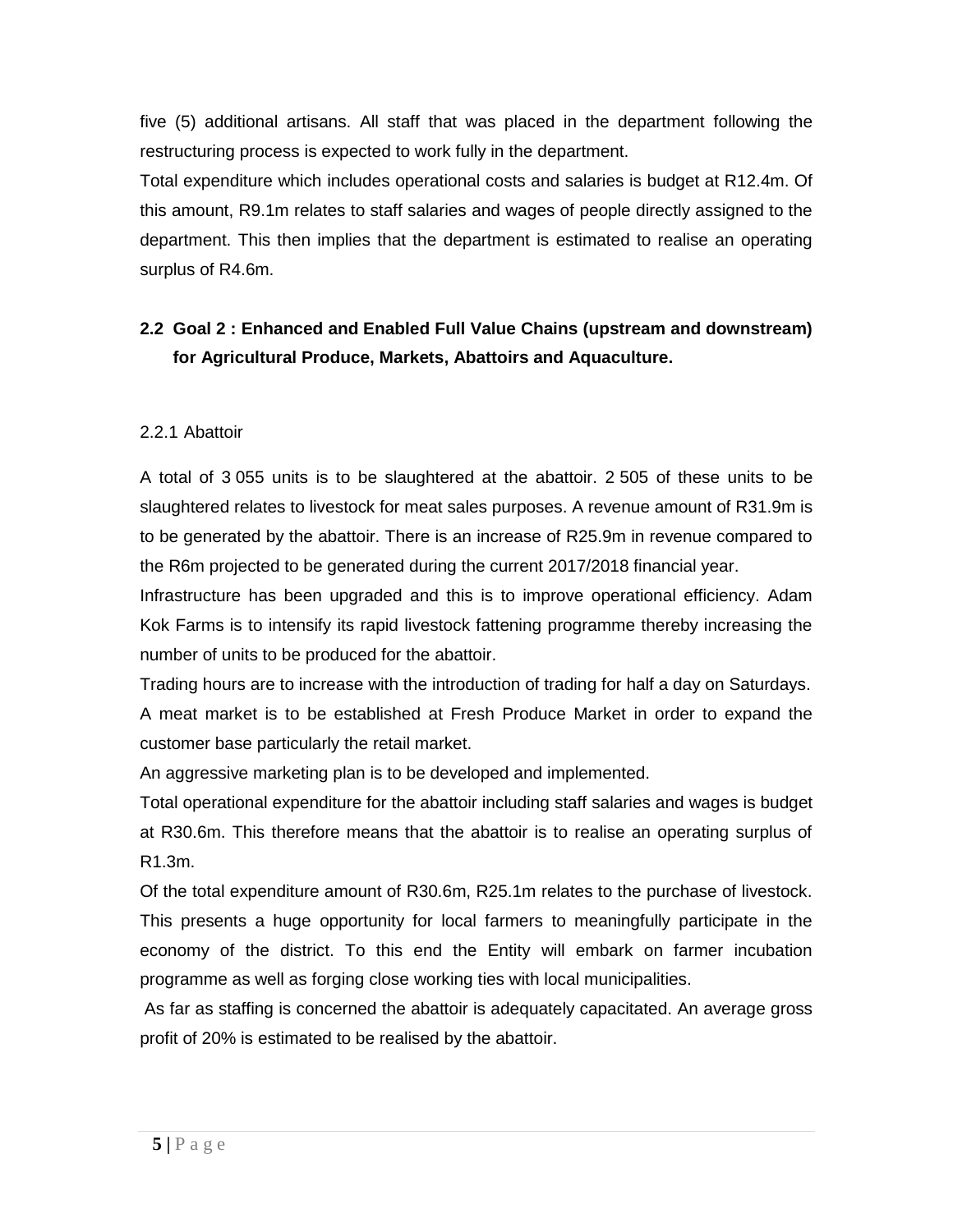#### 2.2.2 OR Tambo Farms

The farms carry an average of 1 500 cattle. Plans are to purchase additional 250 cattle during the 2018/2019 financial year. Estimated purchase price per cow is approximately R8 000. Cows to be purchased are a mix of heifers in calf as well as buying directly from farmers via livestock market days (ifandesi).

At least 700 cattle are to be sold during the 2018/2019 financial year either to the abattoir or other buyers. An average selling price of R10 000 per cow is estimated.

Local farmers are to be assisted with livestock branding and a budget of R100 000 has been set aside for this purpose.

A portion of the arable land is to be used for the production of high value crops such as potatoes. R900 000 is to be generated from this source.

In total the farms are to generate revenue of R7.9m. Related operational expenditure including staff salaries and wages amounts to R9.3m. There is an estimated operational deficit of R1.4m. The deficit is to be subsidized by revenue from other sources. R4m of the total expenditure budget relates to staff salaries and wages. All budgeted positions relate to existing personnel and no vacant positions are to be filled.

#### 2.2.3 Fresh Produce Market

Revenue to be generated by the market is to increase from R1.3m to R7.3m by the end of the 2018/2019 financial year. Of this amount, R5.8m relates to commission to be generated from sales of produce. Three more market agents are to be recruited to the market to add to the existing lone agent. There is an ongoing infrastructure upgrade intended to make the market to be attractive to farmers and agents. Historical operational deficiencies are being attended and there is new management in place.

The remainder of R1.5m of the market's revenue amount is to be generated from letting of property.

Total operational expenditure including staff salaries and wages amounts to R7.1m. The main cost driver of expenditure is staff salaries which amount to R3.4m.

For the 2018/2019 financial year the market is expected to realise an operational deficit of R0.6m. The market is project to realise profit from the 2019/2020 financial year onwards.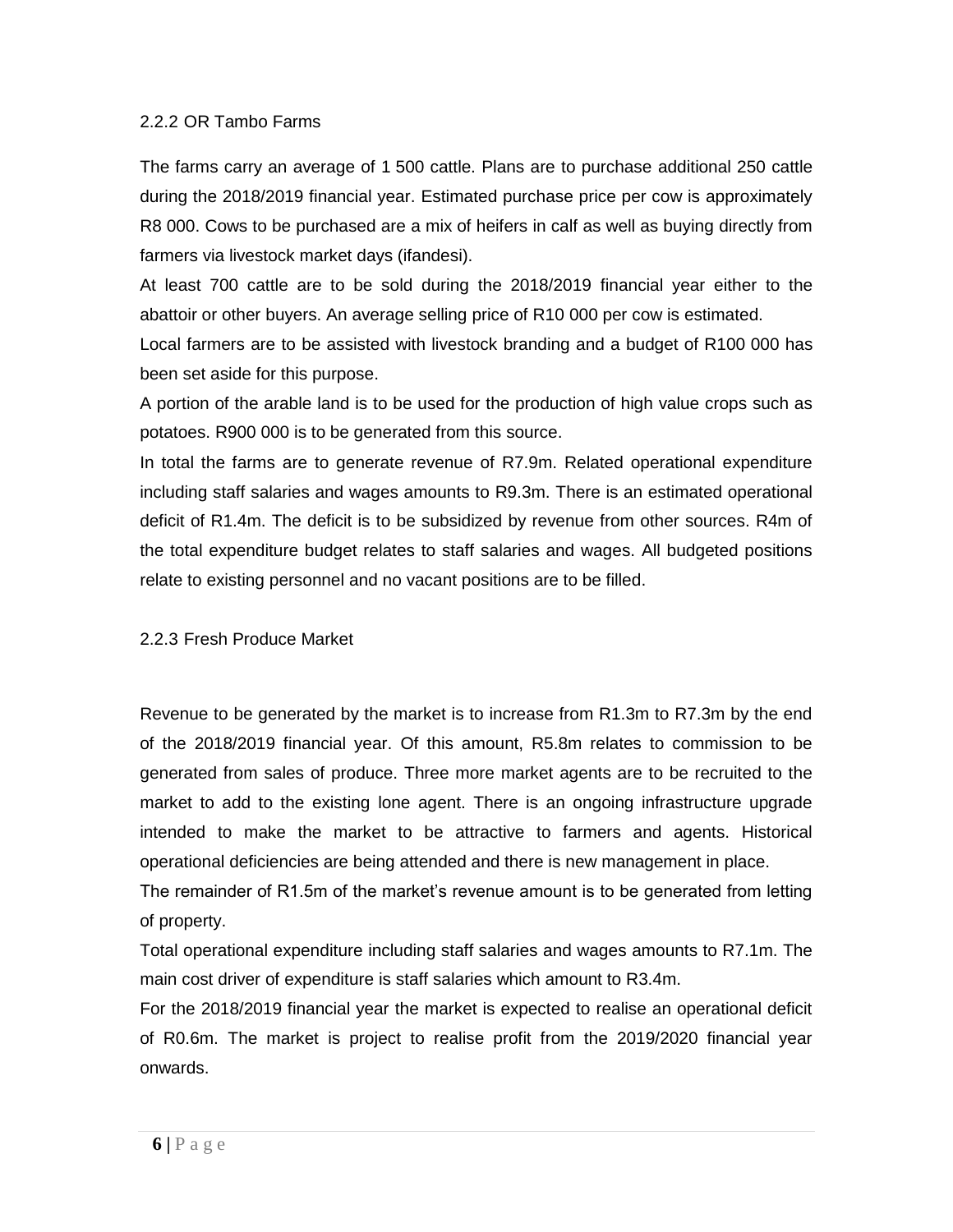# **2.3 Goal 3 : Diversified Partnerships that Promote Inclusive Socio-economic Development and Growth.**

A total of R16.6m will be generated from work to be done on behalf of the parent municipality particularly in Rural Economic Development and Planning. This includes mainly work to be done in SMME and Cooperatives Development, RAFI Programme, Trade and Investment Promotion, and Agri-Parks.

A budget has been provided for the appointment of a Trade and Investment Promotion Officer.

## **Goal 4 : Dynamic, Capable and Sustainable State Owned Company.**

The budget makes provision for an annual staff salary increment of 6.5%. Except for five (5) additional artisans, Water Services Engineer, Trade Investment Officer and the Public Relations Officer no other new appointments are budgeted for.

A provision of R700 000 has been made for the appointment of an external service provider to render Company Secretariat and Legal services. A provision has been made for the appointment of a person in the position of the Company Secretary with effect from the 2019/2020 financial year.

The budget makes provision for the Board of Directors and all its Committees to meet for a maximum of four (4) times during the year. Due to the nature of its work, two additional meetings are provided for the Audit and Risk Committee.

## <span id="page-6-0"></span>**3. RESOLUTIONS**

In compliance with Local Government: Municipal Finance Management Act Section 87(4), the Board of Directors approves the 2018/2019 budget of the Entity.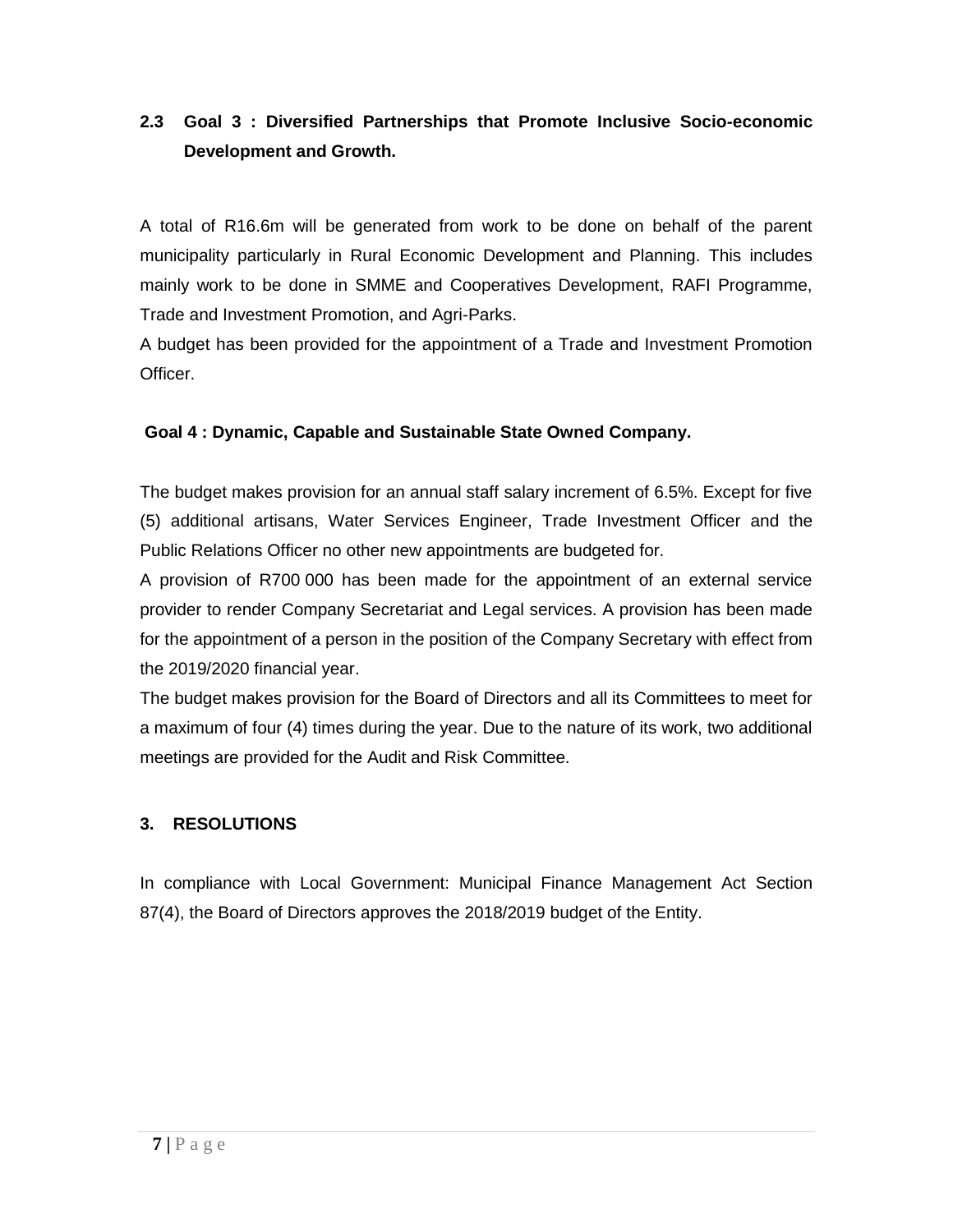#### <span id="page-7-0"></span>**4. EXECUTIVE SUMMARY**

- 4.1 The 2018/2019 operational annual budget amounts to R110,4m and capital budget amounts to R8.8m. This gives a total 2018/2019 budget of R119,2m compared to the 2017/2018 financial year budget of R63,0m.
- 4.2 Grant funding from the parent municipality for 2017/2018 financial year was R37,5m including Vat. For the 2018/2019 financial year, grant funding is R31,1m including Vat. For the 2019/2020 financial year it is R32,7m including Vat and for the 2020/2021 financial year the grant funding is R34,4 including Vat.
- 4.3 Operational expenditure is fully funded by the revenue generated by the different operations together with grant revenue.
- 4.4 Capital Expenditure is funded by accumulated cash reserves to the extent of R8,4m.
- 4.5 Year to year budget increase is estimated to be approximately 10%.
- 4.6 There is a 6.5% estimated increase in salaries and wages budget in the 2018/2019 budget.
- 4.7 Funds that are not readily required for operational requirements are invested in line with the investment policy.
- 4.8 The entity does not have long term borrowings.
- 4.9 Net assets position is expected to be sound into the foreseeable future with assets exceeding liabilities.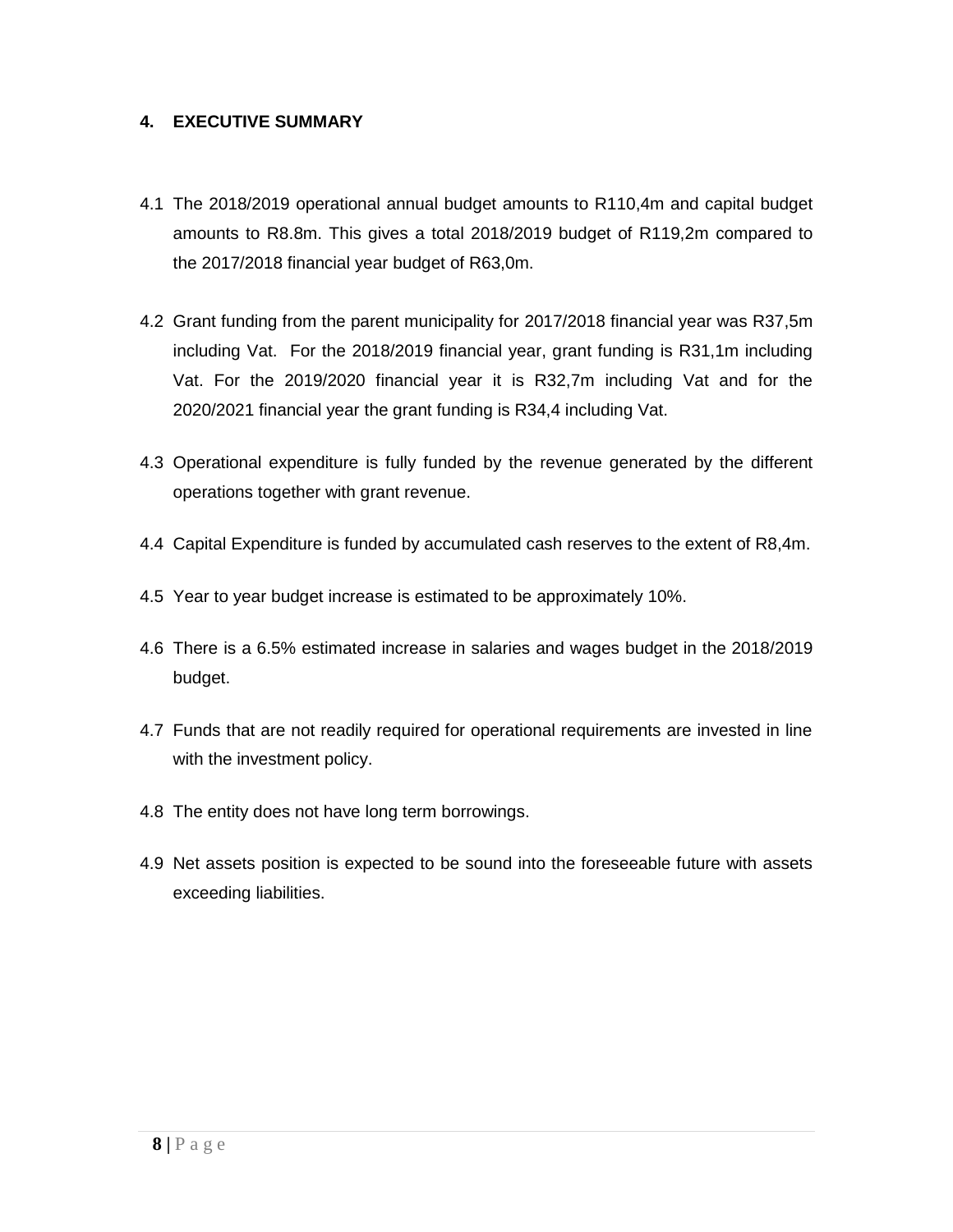#### <span id="page-8-1"></span><span id="page-8-0"></span>**5. SUPPORTING DOCUMENTATION**

#### **5.1 Overview of annual budget process**

There is an agreement in place between the entity and the parent municipality. This agreement is based on the mandate given to the Entity. As part of the integrated development plan of the parent municipality activities to be carried out by the entity are outlined. In addition to this, the Board of Directors develops and adopts a strategy of implementing the mandate. All of these are then used to inform budget proposals. Heads of departments prepare departmental budgets for submission to Chief Financial Officer for checking alignment with the strategy as well as consolidation.

The consolidated draft budget is then considered by the sub-committee of the board before it is discussed by the board of directors. Upon approval by the Board of Directors the budget is submitted to the parent municipality.

Where there are changes that are proposed by the parent municipality they are taken into account before the consolidated budget is tabled in Council before the end of March of each year. The consolidated budget is then taken for public consultation by the parent municipality. Views of the community and key stakeholders are then considered by the Board of Directors before the final budget is adopted by the Board of Directors.

#### <span id="page-8-2"></span>**5.2 Overview of alignment of annual budget with service delivery agreement**

Ntinga is a wholly owned municipal entity of O.R. Tambo District Municipality. The parent municipality appoints the Board of Directors. As a means of oversight the parent municipality is represented in meetings of Board of Directors. Financial reports of the entity are submitted to the parent municipality monthly. Furthermore, quarterly performance reports and financial reports are subject of discussions by Council of the parent municipality. The entity is also subjected to Municipal Public Accounts Committee processes.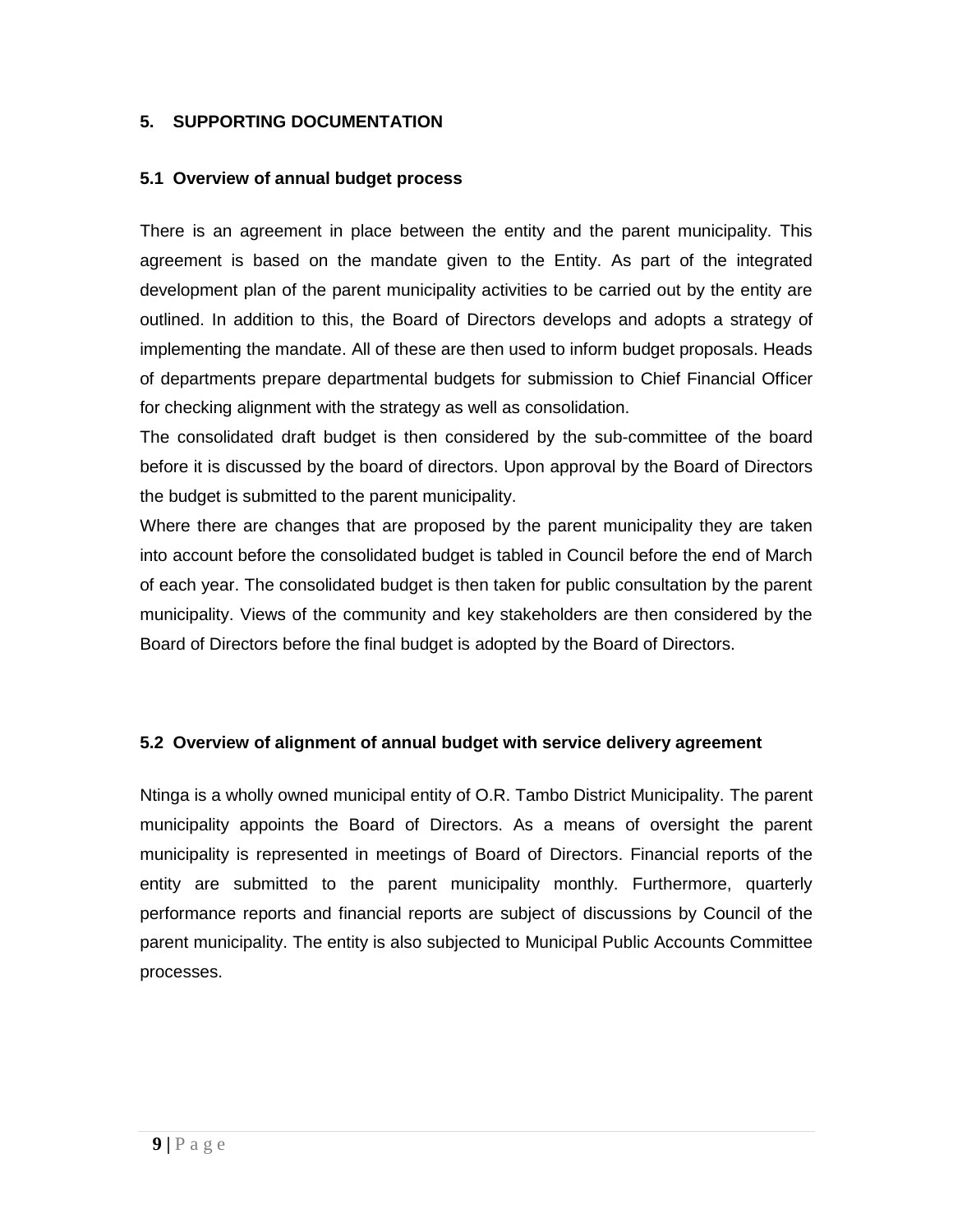### <span id="page-9-0"></span>**5.3 Overview of budget related policies**

Listed below are Ntinga's budgeted related policies. They are accessible from our records management office. They are also posted on our website [www.ntinga.org.za](http://www.ntinga.org.za/) under Acts and policies.

- Asset management policy
- Credit control policy
- Fleet management policy
- Investment policy
- Leave policy
- Performance management policy
- Budget policy

<span id="page-9-1"></span>These policies are subject of review annually.

#### **5.4 Overview of budget assumptions**

The budget proposals are based on the following assumptions:-

- a) Medium Term Expenditure Framework (MTEF) Guide was used to inform some of the budget proposals.
- b) Operations under a state owned company form commenced in full with effect from 01 July 2017.
- $\circ$ ) The Entity took the full responsibility for operations at Kei Fresh Produce Market with effect from 01 July 2017;
- d) Improved returns on investments made on projects such as the abattoir and the fresh produce market are expected in the 2018/2019 financial year. These projects are to be made to be self sustainable.
- e) Revenue from Adam Kok farms is recognised by the Entity.
- f) Year to year price increase is estimated to be approximately 10%. This is informed by the struggling economic outlook e.g. increase in VAT rate which is going to have adverse impact in food prices etc. Drought as well is expected to have adverse effect on future prices.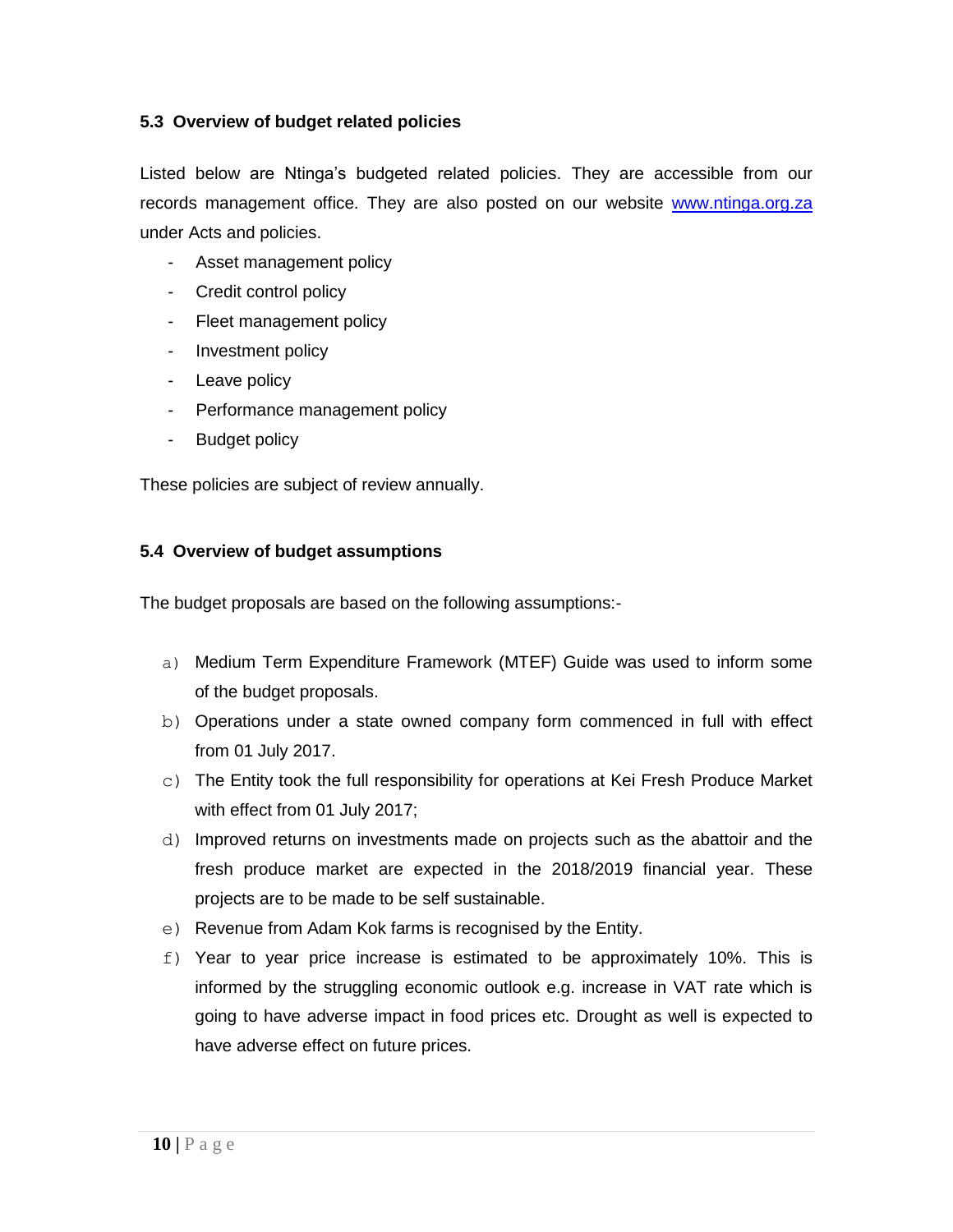- g) The Entity is attending to operational challenges in service centers such as the farms, fresh produce market and the abattoir. There is a strategy that links operations of various service centers thereby maximizing return on investment.
- h) The Entity has budgeted for depreciation in value of assets.
- i) There will be new appointments of staff particularly in water services

## <span id="page-10-0"></span>**5.5 Overview of budget funding**

Part of the budget is funded from grant funding from the Parent Municipality. Own revenue in the form of sales at the farms, the fresh produce market and the abattoir is expected to improve.

## <span id="page-10-1"></span>**6. Legislation compliance status**

Ntinga is fully implementing all legislation that is applicable to it. There are no delays in implementation and there is no application for such.

#### <span id="page-10-2"></span>**7. Other supporting documents**

#### **Additional information on expenditure**

- a) Estimates of year to year budgets are based on the costing of projects and programmes. In an event that budgets require annual increases, we used an average percentage of 10%.
- b) Accommodation and travel budget will be utilized for all employees within the institution. This is mainly based on travelling to be done by staff when performing their duties as well as training requirements and workshops that will be attended to skill and capacitate employees. With now operations under the state owned company form, expenditure on training of staff is expected to increase.
- c) Board and committees fees budget is set aside for board and committee meetings. It is expected that the Board and its Committees will hold the minimum of four meetings each during the year. The budget includes all board related expenses.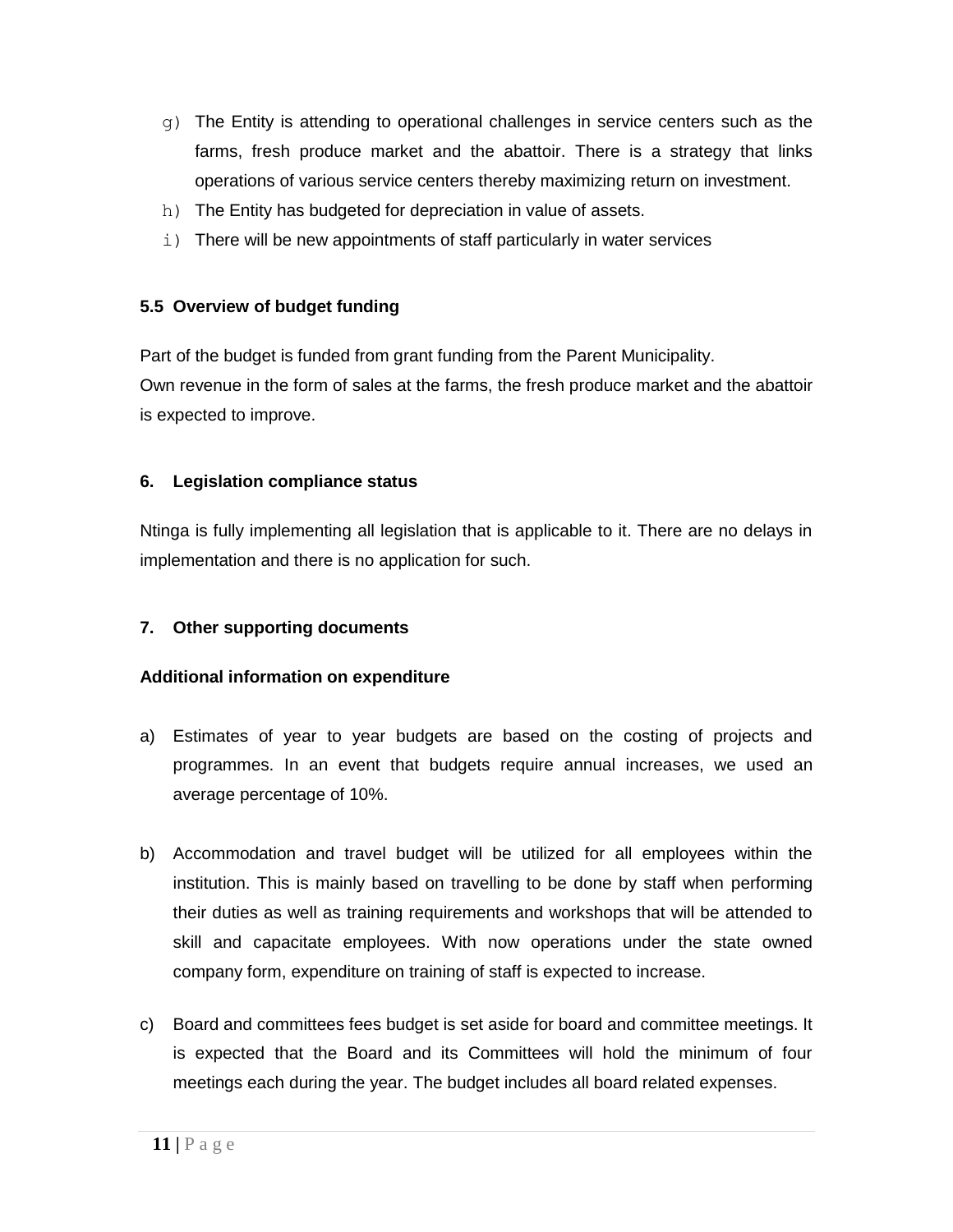# <span id="page-11-0"></span>**8. QUALITY CERTIFICATION BY CHIEF EXECUTIVE OFFICER**

I, Mxolisi Nkosi, Chief Executive Officer of Ntinga O.R. Tambo Development Agency SOC LTD hereby certify that the 2018/2019 annual budget has been prepared in accordance with the Municipal Finance Management Act and the Regulations made under the Act, and that the annual budget is consistent with the Integrated Development Plan of the parent municipality, the Entity's Strategy and the Service Delivery Agreement with the parent municipality of the Entity.

M. Nkosi **Chief Executive Officer**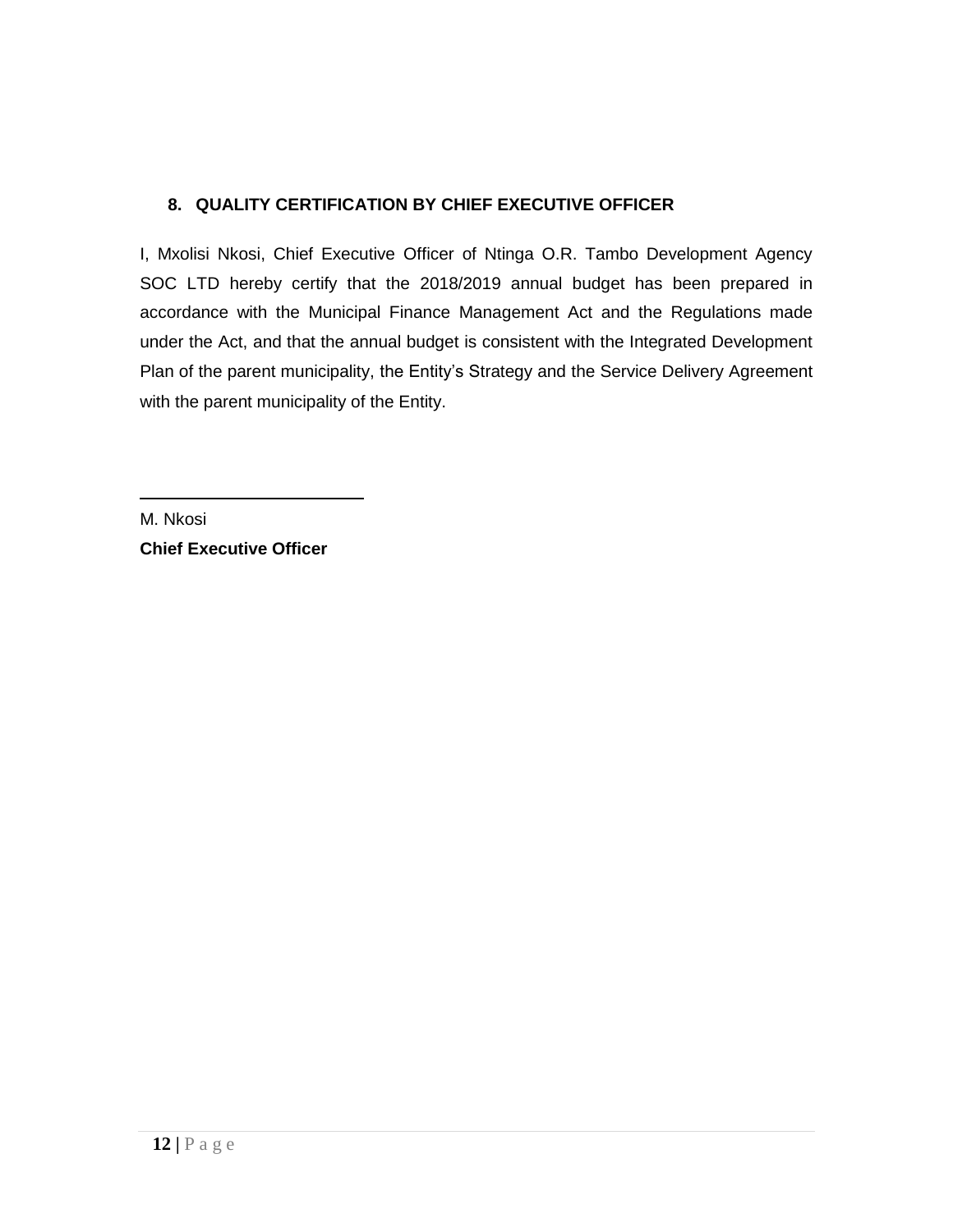## **9. BUDGET ANNEXURES**

### **9.1 Statement of Financial Performance**

<span id="page-12-1"></span><span id="page-12-0"></span>

| <b>Description</b>                                                      | 2014/2015                        | 2015/2016                        | 2016/2017                        |                           | <b>Current Year Budget 2017/18</b> |                              |                                 | 2018/19 Medium Term Revenue &<br><b>Expenditure Framework</b> |                                 |  |  |
|-------------------------------------------------------------------------|----------------------------------|----------------------------------|----------------------------------|---------------------------|------------------------------------|------------------------------|---------------------------------|---------------------------------------------------------------|---------------------------------|--|--|
| <b>R</b> thousands                                                      | <b>Audited</b><br><b>Outcome</b> | <b>Audited</b><br><b>Outcome</b> | <b>Audited</b><br><b>Outcome</b> | Original<br><b>Budget</b> | Adjusted<br><b>Budget</b>          | <b>Full Year</b><br>Forecast | <b>Budget year</b><br>2018/2019 | <b>Budget year</b><br>2019/2020                               | <b>Budget year</b><br>2020/2021 |  |  |
| <b>Revenue by Source</b>                                                |                                  |                                  |                                  |                           |                                    |                              |                                 |                                                               |                                 |  |  |
|                                                                         |                                  |                                  |                                  |                           |                                    |                              |                                 |                                                               |                                 |  |  |
| <b>Abattoir Revenue</b>                                                 | 847 612                          | 1894935                          | 2 607 022                        | 4 560 000                 | 6943710                            | 6 046 420                    | 31 941 738                      | 34 509 100                                                    | 39 472 900                      |  |  |
| Dairy Farm Revenue                                                      | 180 543                          | 324 138                          | 255 149                          | 400 000                   | 400 000                            | 287 390                      |                                 | $\sim$                                                        |                                 |  |  |
| Kei Fresh Produce Market revenue                                        |                                  |                                  | $\blacksquare$                   | 4 430 000                 | 1 539 000                          | 308 438                      | 7 318 958                       | 8 615 680                                                     | 9 506 934                       |  |  |
| Interest earned - external investments                                  | 1705759                          | 2 165 234                        | 3 0 5 3 6 1 1                    | 2 000 000                 | 2 000 000                          | 2 070 950                    | 2 500 000                       | 2 500 000                                                     | 2 600 000                       |  |  |
| Consultancy fees                                                        | 913 564                          | 685 511                          | $\overline{\phantom{a}}$         |                           |                                    |                              | 16 521 739                      | 8 500 000                                                     | 9 400 000                       |  |  |
| Grant Transfers Recognised (ORTDM GRANT)                                | 39 803 125                       | 38 324 034                       | 46 665 607                       | 33 404 203                | 41 200 171                         | 37 611 988                   | 27 053 509                      | 28 460 292                                                    | 29 940 227                      |  |  |
| Donations received                                                      | 772 255                          |                                  |                                  | 508 434                   | 666 834                            | 10 097 413                   | 169 477                         |                                                               |                                 |  |  |
| Other revenue                                                           | 263783                           | 343 311                          | 816 054                          |                           | 40 000                             | 283749                       | 70 000                          | 50 000                                                        | 50 000                          |  |  |
| Adam Kok Farms revenue                                                  |                                  |                                  | 272 005                          | 3 240 000                 | 5 435 770                          | 2 916 284                    | 7 900 000                       | 8 690 000                                                     | 9 559 000                       |  |  |
| Water Services revenue                                                  |                                  |                                  | 3 310 639                        | 10 000 000                | 10 000 000                         | 937878                       | 17 043 478                      | 20 500 000                                                    | 25 000 000                      |  |  |
| Adjustments to biological assets                                        | 8 4 0 0                          | 5 2 9 5                          | 3800                             | 15 000                    | 137 807                            |                              | 50 000                          | 55 000                                                        | 50 000                          |  |  |
| Gains on disposal of PPE                                                | 316 327                          | 163 336                          | 237 146                          |                           |                                    |                              |                                 |                                                               |                                 |  |  |
| <b>Total Revenue (excluding capital transfers</b><br>and contributions) | 44 811 368                       | 43 905 794                       | 57 221 033                       | 58 557 637                | 68 363 292                         | 62 560 509                   | 110 568 899                     | 111 880 072                                                   | 125 579 062                     |  |  |
|                                                                         |                                  |                                  |                                  |                           |                                    |                              |                                 |                                                               |                                 |  |  |
| <b>Expenditure By Type</b>                                              |                                  |                                  |                                  |                           |                                    |                              |                                 |                                                               |                                 |  |  |
| Employee related costs                                                  | 20 495 049                       | 21 872 770                       | 21 645 270                       | 27 251 950                | 26 117 039                         | 19 149 048                   | 41 560 396                      | 43 803 525                                                    | 46 869 147                      |  |  |
| Board of Directors Allowances & re-imbursive                            | 293 476                          | 514 159                          | 318 002                          | 800 000                   | 1 096 300                          | 1 059 079                    | 1 250 000                       | 1 375 000                                                     | 1512500                         |  |  |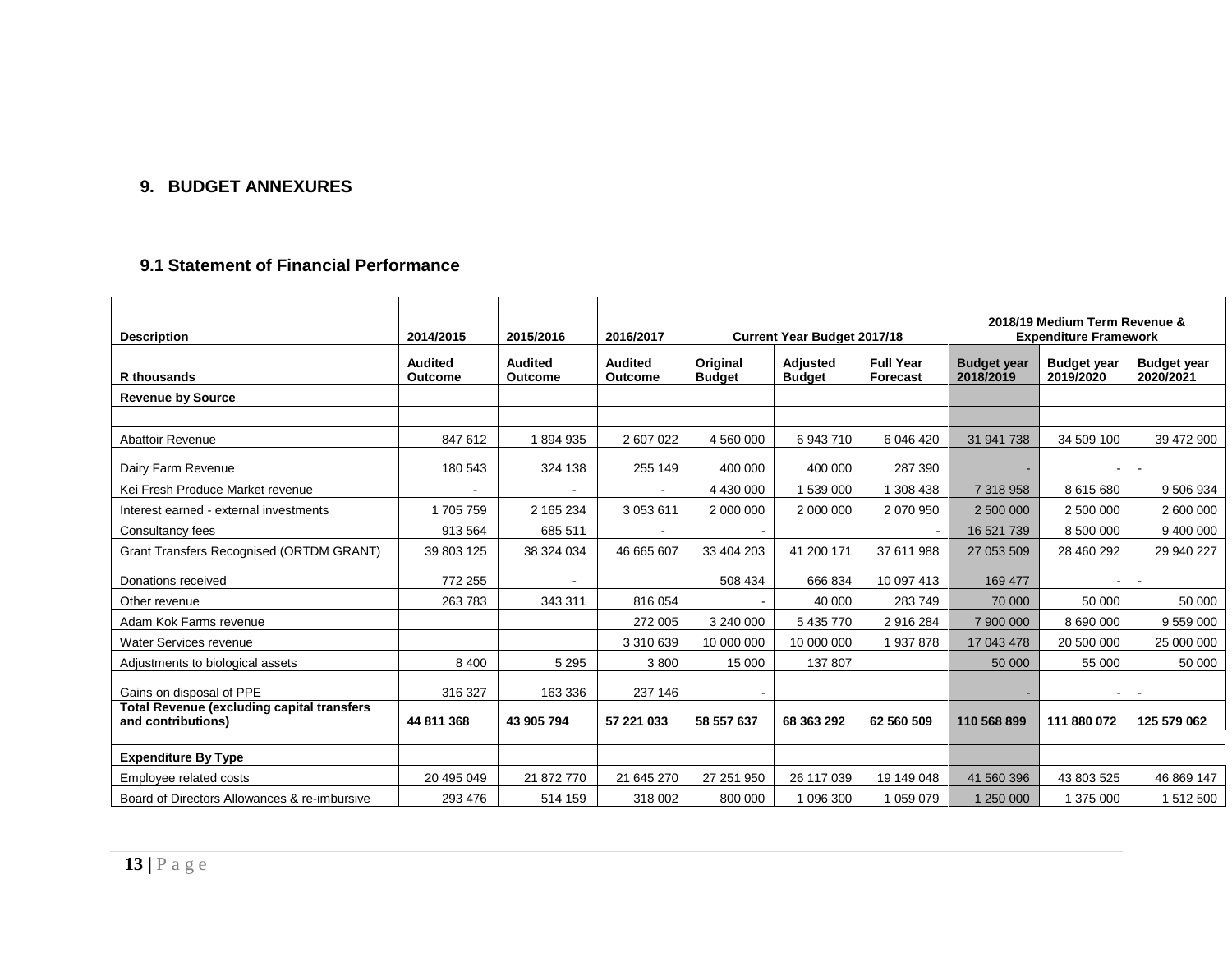| <b>Description</b>                                      | 2014/2015                        | 2015/2016                        | 2016/2017                        |                           | <b>Current Year Budget 2017/18</b> |                              |                                 | 2018/19 Medium Term Revenue &<br><b>Expenditure Framework</b><br><b>Budget year</b> |                                 |  |
|---------------------------------------------------------|----------------------------------|----------------------------------|----------------------------------|---------------------------|------------------------------------|------------------------------|---------------------------------|-------------------------------------------------------------------------------------|---------------------------------|--|
| <b>R</b> thousands                                      | <b>Audited</b><br><b>Outcome</b> | <b>Audited</b><br><b>Outcome</b> | <b>Audited</b><br><b>Outcome</b> | Original<br><b>Budget</b> | Adjusted<br><b>Budget</b>          | <b>Full Year</b><br>Forecast | <b>Budget year</b><br>2018/2019 | 2019/2020                                                                           | <b>Budget year</b><br>2020/2021 |  |
| costs                                                   |                                  |                                  |                                  |                           |                                    |                              |                                 |                                                                                     |                                 |  |
| Board of Directors Travelling, Accommodation &<br>other | 260 171                          | 205 240                          | 684 888                          | 600 000                   | 486 133                            | 565 876                      | 510 000                         | 561 000                                                                             | 617 100                         |  |
| Debt impairment                                         |                                  | 61 391                           | 27 875                           |                           |                                    |                              |                                 |                                                                                     |                                 |  |
| Depreciation & asset impairment                         | 827 816                          | 222 893                          | 740 273                          | 700 000                   | 700 000                            | 1 257 166                    | 1 495 300                       | 1 495 300                                                                           | 1 495 300                       |  |
| Finance charges                                         | 56 023                           | 53 130                           | 16 569                           | 35 000                    | 35 000                             | 38 1 23                      | 60 000                          | 66 000                                                                              | 72 600                          |  |
| Repairs and Maintenance                                 | 210 018                          | 142 886                          | 113 324                          | 300 000                   | 245 000                            | 177 064                      | 240 000                         | 264 000                                                                             | 285 120                         |  |
| <b>Fresh Produce Market Operations</b>                  | 3 3 2 5 6 5 6                    | 5 400 000                        | 5 939 781                        | 7758161                   | 8 037 761                          | 6 596 377                    | 3771836                         | 4 0 25 9 55                                                                         | 4 376 887                       |  |
| <b>Abattoir Operations</b>                              | 1 138 511                        | 2 184 830                        | 3 008 047                        | 4 133 662                 | 5898096                            | 7725881                      | 27 407 729                      | 29 369 708                                                                          | 33 426 706                      |  |
| Dairy Farm Operations                                   | 572 747                          | 672 423                          | 720 638                          | 800 000                   | 875 522                            | 644 421                      |                                 |                                                                                     |                                 |  |
| <b>Adam Kok Farms Operations</b>                        | 5713943                          | 5 313 181                        | 7936689                          | 4 930 500                 | 8 0 27 9 27                        | 8 087 507                    | 5 888 500                       | 6 374 850                                                                           | 5 940 785                       |  |
| <b>Water Services</b>                                   | 699 926                          | 233 922                          | 2 582 553                        | 3 500 000                 | 3 394 447                          | 1831947                      | 3 240 000                       | 3 950 000                                                                           | 5 490 000                       |  |
| Special Projects (Transfers and Grants)                 | 2 865 458                        | 1708886                          | 1 248 391                        | 979 655                   | 1709 148                           | 445 362                      | 15 690 319                      | 7 990 000                                                                           | 8 8 3 6 0 0 0                   |  |
| <b>Operating Expenditure</b>                            | 4 4 8 4 2 1 8                    | 5 075 960                        | 5 066 117                        | 6710600                   | 7 565 600                          | 6810817                      | 9 214 000                       | 9 5 64 0 00                                                                         | 10 348 804                      |  |
| Adjustments to Biological Assets                        | 189 200                          | 78 900                           | 139 550                          | 45 000                    | 45 000                             | 210 000                      | 100 000                         | 55 000                                                                              | 59 400                          |  |
| <b>Total Expenditure</b>                                | 41 132 212                       | 44 740 571                       | 50 187 968                       | 58 544 528                | 64 232 974                         | 54 598 668                   | 110 428 079                     | 108 894 338                                                                         | 119 330 349                     |  |
|                                                         |                                  |                                  |                                  |                           |                                    |                              |                                 |                                                                                     |                                 |  |
|                                                         |                                  |                                  |                                  |                           |                                    |                              |                                 |                                                                                     |                                 |  |
| Surplus/ (Deficit) for the year                         | 3 679 156                        | -834 777                         | 7 033 065                        | 13 109                    | 4 130 317                          | 7 961 841                    | 140 820                         | 2 985 734                                                                           | 6 248 713                       |  |
|                                                         |                                  |                                  |                                  |                           |                                    |                              |                                 |                                                                                     |                                 |  |
| Accumulated surplus at the beginning of the year        | 25 560 819                       | 29 239 975                       | 28 541 440                       | 29 797 169                | 35 574 508                         | 35 574 508                   | 43 536 349                      | 43 677 170                                                                          | 46 662 904                      |  |
| Accumulated surplus at the end of the year              | 29 239 975                       | 28 405 198                       | 35 574 505                       | 29 810 278                | 39 704 826                         | 43 536 349                   | 43 677 170                      | 46 662 904                                                                          | 52 911 617                      |  |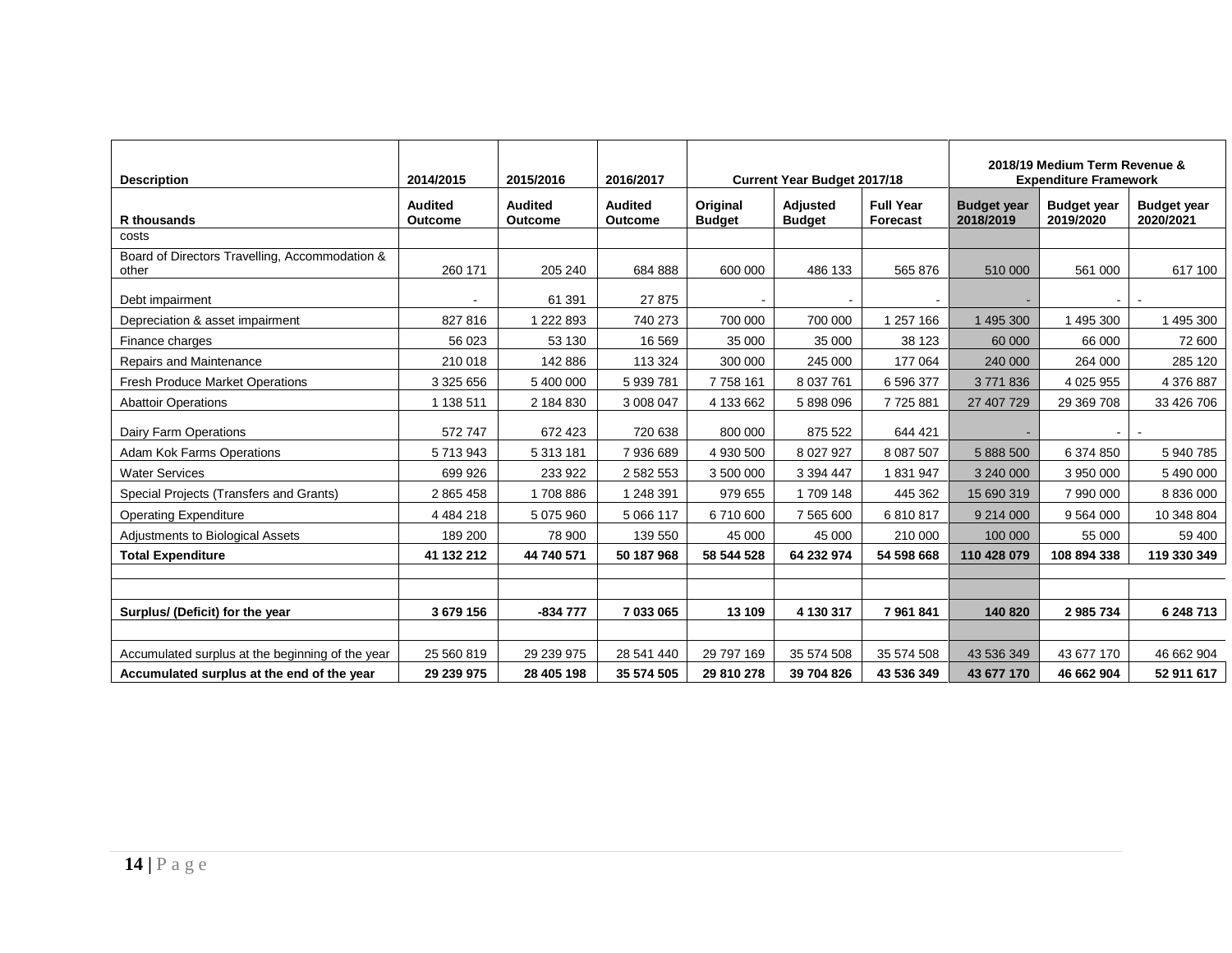## **9.2 Statement of Financial Position**

<span id="page-14-0"></span>

| <b>Description</b>                                                 | 2014/2015                        | 2015/2016                        | 2016/2017                         |                           | Current Year Budget 2017/2018 |                              | <b>Medium Term Revenue and Expenditure</b><br><b>Framework</b> |                                 |                                 |  |
|--------------------------------------------------------------------|----------------------------------|----------------------------------|-----------------------------------|---------------------------|-------------------------------|------------------------------|----------------------------------------------------------------|---------------------------------|---------------------------------|--|
| Rands                                                              | <b>Audited</b><br><b>Outcome</b> | <b>Audited</b><br><b>Outcome</b> | <b>Audited</b><br><b>Outcomes</b> | Original<br><b>Budget</b> | Adjusted<br><b>Budget</b>     | <b>Full Year</b><br>Forecast | <b>Budget year</b><br>2018/2019                                | <b>Budget year</b><br>2019/2020 | <b>Budget year</b><br>2020/2021 |  |
| <b>ASSETS</b>                                                      |                                  |                                  |                                   |                           |                               |                              |                                                                |                                 |                                 |  |
| <b>Current assets</b>                                              |                                  |                                  |                                   |                           |                               |                              |                                                                |                                 |                                 |  |
| Cash and Cash Equivalents                                          | 29 934 387                       | 30 240 288                       | 36 254 354                        | 15 761 548                | 21 875 529                    | 32 311 725                   | 25 866 117                                                     | 30 717 151                      | 35 441 164                      |  |
| Receivables from Exchange<br>Transactions                          | 12 2 9 8                         | 1 600                            | 20 899                            | 1 050 000                 | 1 050 000                     | 1 050 000                    | 1 100 000                                                      | 300 000                         | 200 000                         |  |
| Receivables from Non-<br><b>Exchange Transactions</b>              | 503 020                          | 875 729                          | 6 208 828                         | 300 000                   | 300 000                       | 300 000                      | 200 000                                                        | 200 000                         | 150 000                         |  |
| <b>Unpaid Conditional Government</b><br><b>Grants and Receipts</b> | 5 446 394                        |                                  |                                   |                           |                               |                              |                                                                |                                 |                                 |  |
| Taxes (VAT)                                                        |                                  |                                  | 169 940                           |                           |                               |                              |                                                                |                                 |                                 |  |
| Inventory                                                          | 435 454                          | 96 547                           | 199 262                           | 100 000                   | 100 000                       | 100 000                      | 120 000                                                        | 200 000                         | 300 000                         |  |
| <b>Total current assets</b>                                        | 36 331 553                       | 31 214 164                       | 42 853 282                        | 17 211 548                | 23 325 529                    | 33 761 725                   | 27 286 117                                                     | 31 417 151                      | 36 091 164                      |  |
|                                                                    |                                  |                                  |                                   |                           |                               |                              |                                                                |                                 |                                 |  |
| Non current assets                                                 |                                  |                                  |                                   |                           |                               |                              |                                                                |                                 |                                 |  |
| Property, plant and equipment                                      | 4 531 567                        | 3526999                          | 4 265 631                         | 16 547 458                | 18 128 025                    | 11 523 353                   | 18 431 053                                                     | 17 735 753                      | 18 320 453                      |  |
| <b>Biological assets</b>                                           | 608 775                          | 627 701                          | 760 051                           | 630 000                   | 630 000                       | 630 000                      | 210 000                                                        |                                 |                                 |  |
| Intangible assets                                                  | 65 597                           | 37 294                           | 814 289                           | 21 27 2                   | 21 27 2                       | 21 27 2                      | 200 000                                                        |                                 | 90 000                          |  |
| <b>Total non current assets</b>                                    | 5 205 939                        | 4 191 994                        | 5 839 972                         | 17 198 730                | 18 779 297                    | 12 174 625                   | 18 841 053                                                     | 17 735 753                      | 18 410 453                      |  |
| <b>TOTAL ASSETS</b>                                                | 41 537 492                       | 35 406 158                       | 48 693 255                        | 34 410 278                | 42 104 826                    | 45 936 350                   | 46 127 170                                                     | 49 152 904                      | 54 501 617                      |  |
| <b>LIABILITIES</b>                                                 |                                  |                                  |                                   |                           |                               |                              |                                                                |                                 |                                 |  |
|                                                                    |                                  |                                  |                                   |                           |                               |                              |                                                                |                                 |                                 |  |
| <b>Current liabilities</b><br>Current portion of long-term         |                                  |                                  |                                   |                           |                               |                              |                                                                |                                 |                                 |  |
| liabilities                                                        | 39 973                           |                                  |                                   |                           |                               |                              |                                                                |                                 |                                 |  |
| Taxes (VAT)                                                        | 280 193                          | 191 996                          |                                   | 300 000                   | 300 000                       | 300 000                      | 350 000                                                        | 390 000                         | 390 000                         |  |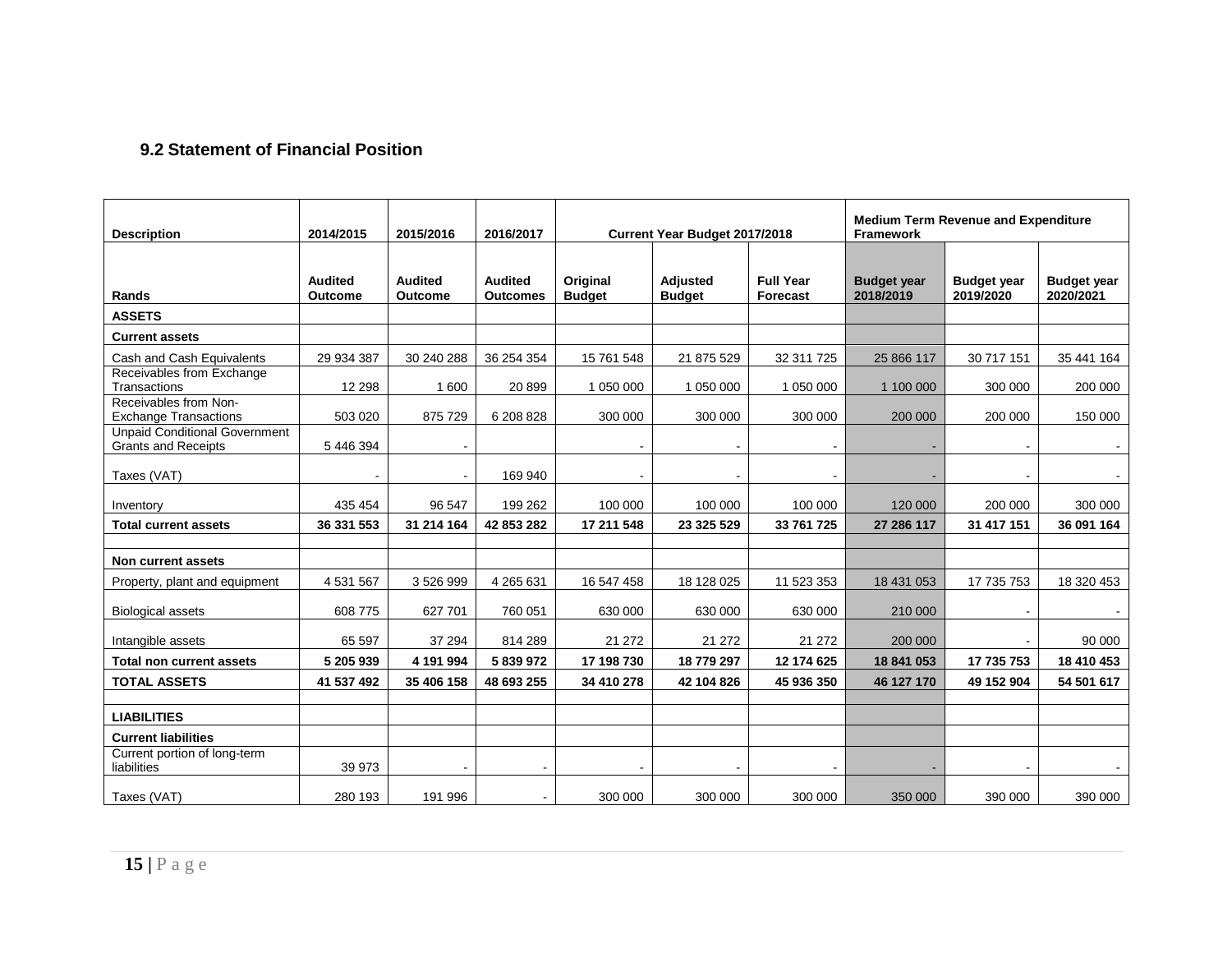| <b>Description</b>                                              | 2014/2015                        | 2015/2016                        | 2016/2017                         | <b>Medium Term Revenue and Expenditure</b><br><b>Current Year Budget 2017/2018</b><br><b>Framework</b> |                           |                              |                                 |                                 |                                 |
|-----------------------------------------------------------------|----------------------------------|----------------------------------|-----------------------------------|--------------------------------------------------------------------------------------------------------|---------------------------|------------------------------|---------------------------------|---------------------------------|---------------------------------|
| Rands                                                           | <b>Audited</b><br><b>Outcome</b> | <b>Audited</b><br><b>Outcome</b> | <b>Audited</b><br><b>Outcomes</b> | Original<br><b>Budget</b>                                                                              | Adjusted<br><b>Budget</b> | <b>Full Year</b><br>Forecast | <b>Budget year</b><br>2018/2019 | <b>Budget year</b><br>2019/2020 | <b>Budget year</b><br>2020/2021 |
| <b>Unspent Conditional</b><br>Government Grants and<br>Receipts | 6 466 961                        | 452 729                          | 6 442 340                         | 400 000                                                                                                | 400 000                   | 400 000                      | 500 000                         | 500 000                         |                                 |
| Payables from exchange<br>transactions                          | 2 074 865                        | 2 470 785                        | 2681580                           | 900 000                                                                                                | 900 000                   | 900 000                      | 800 000                         | 850 000                         | 700 000                         |
| Payables from non-exchange<br>transactions                      | 446 973                          | 446 973                          | 446 973                           |                                                                                                        |                           |                              |                                 |                                 |                                 |
| Current employee benefits                                       | 2 994 952                        | 3 3 2 5 0 7 2                    | 3 547 854                         | 3 000 000                                                                                              | 800 000                   | 800 000                      | 800 000                         | 750 000                         | 500 000                         |
| <b>Total current liabilities</b>                                | 12 303 917                       | 6 887 555                        | 13 118 747                        | 4 600 001                                                                                              | 2 400 001                 | 2 400 001                    | 2 450 000                       | 2 490 000                       | 1 590 000                       |
| <b>Non-current liabilities</b>                                  |                                  |                                  |                                   |                                                                                                        |                           |                              |                                 |                                 |                                 |
| Borrowing                                                       |                                  |                                  |                                   |                                                                                                        |                           |                              |                                 |                                 |                                 |
| Total non-current liabilities                                   |                                  |                                  |                                   |                                                                                                        |                           |                              |                                 |                                 |                                 |
| <b>TOTAL LIABILITIES</b>                                        | 12 303 917                       | 6887555                          | 13 118 747                        | 4 600 001                                                                                              | 2 400 001                 | 2 400 001                    | 2 450 000                       | 2 490 000                       | 1 590 000                       |
| <b>NET ASSETS</b>                                               | 29 233 575                       | 28 518 603                       | 35 574 508                        | 29 810 278                                                                                             | 39 704 826                | 43 536 349                   | 43 677 170                      | 46 662 904                      | 52 911 617                      |
| <b>COMMUNITY</b><br><b>WEALTH/EQUITY</b>                        |                                  |                                  |                                   |                                                                                                        |                           |                              |                                 |                                 |                                 |
| Accumulated Surplus/(Deficit)                                   | 29 233 575                       | 28 518 603                       | 35 574 508                        | 29 810 278                                                                                             | 39 704 826                | 43 536 349                   | 43 677 170                      | 46 662 904                      | 52 911 617                      |
| <b>TOTAL COMMUNITY</b><br><b>WEALTH/EQUITY</b>                  | 29 233 575                       | 28 518 603                       | 35 574 508                        | 29 810 278                                                                                             | 39 704 826                | 43 536 349                   | 43 677 170                      | 46 662 904                      | 52 911 617                      |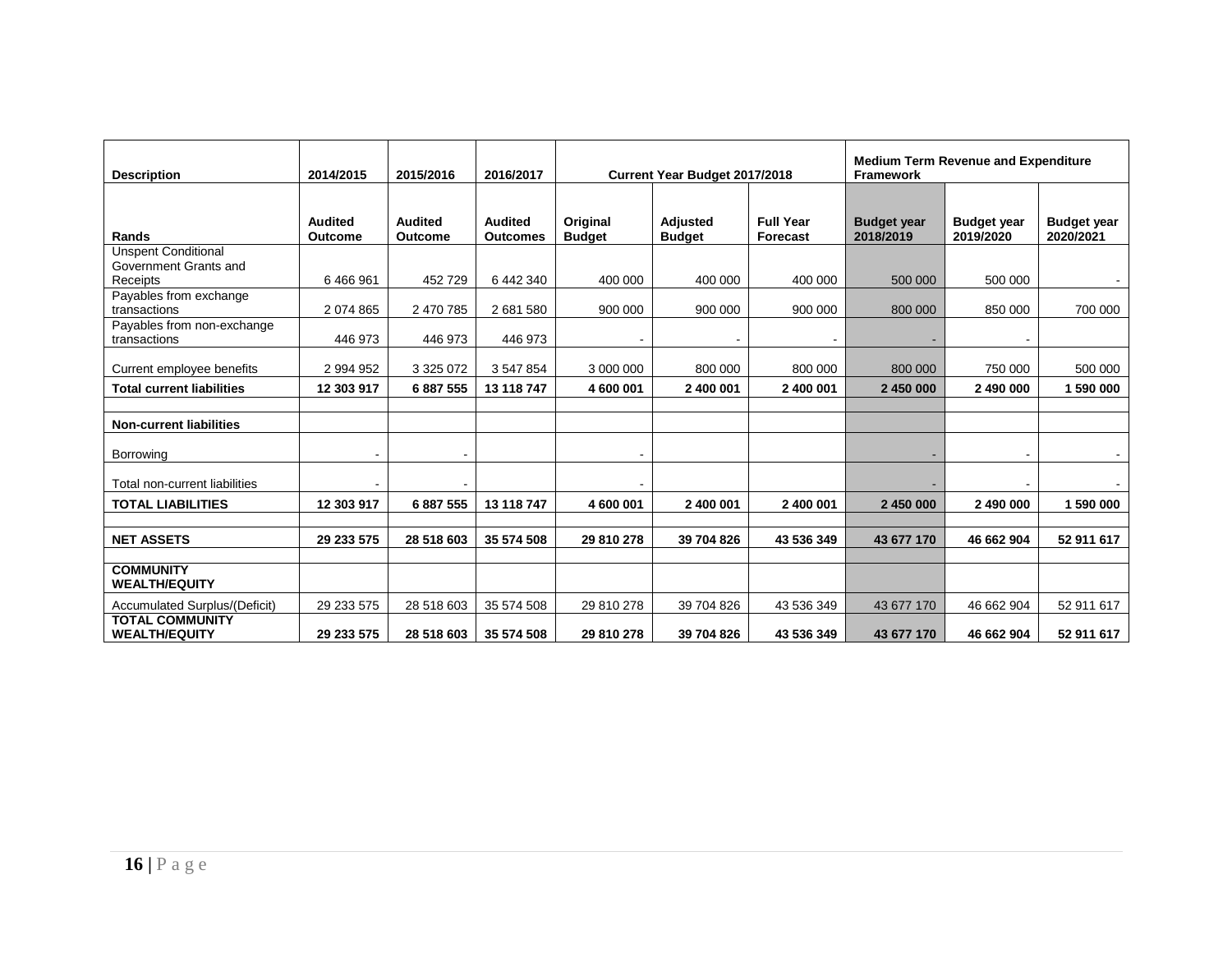### **9.3 Cash Flow Statement**

<span id="page-16-0"></span>

| <b>Description</b>                                         | 2014/2015                        | 2015/2016                 | 2016/2017                        |                           | <b>Current Year 2017/2018</b> |                              |                                 | <b>Medium Term Revenue and Expenditure</b> |                                 |
|------------------------------------------------------------|----------------------------------|---------------------------|----------------------------------|---------------------------|-------------------------------|------------------------------|---------------------------------|--------------------------------------------|---------------------------------|
| Rands                                                      | <b>Audited</b><br><b>Outcome</b> | <b>Audited</b><br>Outcome | <b>Audited</b><br><b>Outcome</b> | Original<br><b>Budget</b> | Adjusted<br><b>Budget</b>     | <b>Full Year</b><br>Forecast | <b>Budget year</b><br>2018/2019 | <b>Budget year</b><br>2019/2020            | <b>Budget year</b><br>2019/2020 |
| <b>CASH FLOW FROM</b><br><b>OPERATING ACTIVITIES</b>       |                                  |                           |                                  |                           |                               |                              |                                 |                                            |                                 |
| <b>Receipts</b>                                            |                                  |                           |                                  |                           |                               |                              |                                 |                                            |                                 |
| Sales of goods and services                                | 4 241 672                        | 2 811 091                 | 1 127 787                        | 22 630 000                | 24 318 480                    | 12 496 410                   | 64 204 174                      | 72 314 780                                 | 83 538 834                      |
| Grants and public contributions                            | 33 956 818                       | 43 770 428                | 47 248 480                       | 33 912 637                | 33 912 637                    | 33 912 637                   | 27 053 509                      | 28 460 292                                 | 29 940 227                      |
| Interest                                                   | 1705759                          | 2 165 234                 | 3 053 611                        | 2 000 000                 | 2 000 000                     | 2 070 950                    | 2 500 000                       | 2 500 000                                  | 2 600 000                       |
| <b>Payments</b>                                            |                                  |                           |                                  |                           |                               |                              |                                 |                                            |                                 |
| Suppliers and employees                                    | -37 907 431                      | -42 828 533               | -37 195 442                      | -59 851 501               | $-60242548$                   | -44 097 739                  | -91 450 291                     | -97 623 038                                | -109 177 449                    |
| Finance charges                                            | $-56023$                         | $-53130$                  | $-16569$                         | $-35000$                  | $-30000$                      | $-35000$                     | $-60000$                        | $-66000$                                   | $-72600$                        |
| <b>Transfers and Grants</b>                                | $-3325656$                       | $-5400000$                | -5 939 781                       |                           |                               | $\blacksquare$               |                                 |                                            |                                 |
| <b>NET CASH FROM/(USED)</b><br><b>OPERATING ACTIVITIES</b> | $-1384861$                       | 465 090                   | 8 278 086                        | $-1343864$                | $-41431$                      | 4 347 258                    | 2 247 392                       | 5 586 034                                  | 6829013                         |
| <b>CASH FLOWS FROM</b>                                     |                                  |                           |                                  |                           |                               |                              |                                 |                                            |                                 |
| <b>INVESTING ACTIVITIES</b>                                |                                  |                           |                                  |                           |                               |                              |                                 |                                            |                                 |
| <b>Receipts</b>                                            |                                  |                           |                                  |                           |                               |                              |                                 |                                            |                                 |
| Proceeds on disposal of<br>Property, Plant and Equipment   | 820 685                          | 303 967                   | 539 088                          | 85 000                    | 225 000                       | 225 000                      | 120 000                         | 65 000                                     | 65 000                          |
| Proceeds on disposal of<br><b>Biological Assets</b>        | 282 000                          | 60 186                    | 49 900                           |                           |                               |                              |                                 |                                            |                                 |
| Purchase of Intangible Assets                              | $\sim$                           |                           | $-805$ 184                       | $\blacksquare$            |                               | $\overline{\phantom{a}}$     | 200 000                         |                                            | $-90000$                        |
| <b>Purchase of Biological Assets</b>                       |                                  | $-152981$                 | $-318000$                        |                           |                               | $\overline{\phantom{a}}$     | 210 000                         |                                            |                                 |
| Purchase of Property, Plant and<br>Equipment               | $-824489$                        | -330 387                  | -1 729 822                       | -12 335 000               | -14 562 394                   | $-8514887$                   | $-8403000$                      | $-800000$                                  | $-2080000$                      |
| <b>NET CASH FROM/(USED)</b><br><b>INVESTING ACTIVITIES</b> | 278 196                          | $-119216$                 | $-2264020$                       | $-12250000$               | -14 337 394                   | -8 289 887                   | $-8693000$                      | $-735000$                                  | $-2$ 105 000                    |
|                                                            |                                  |                           |                                  |                           |                               |                              |                                 |                                            |                                 |
| <b>CASH FLOWS FROM</b>                                     |                                  |                           |                                  |                           |                               |                              |                                 |                                            |                                 |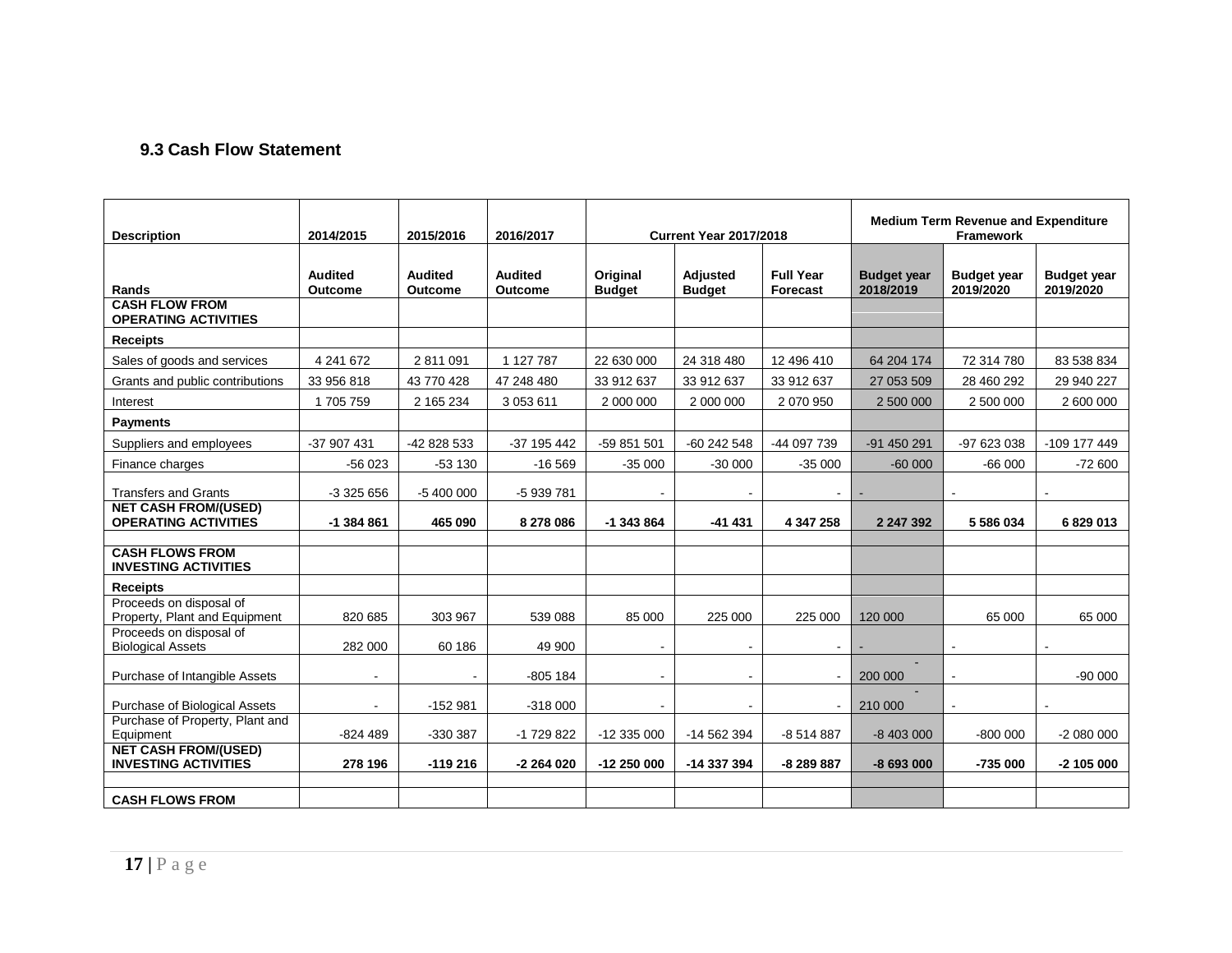| <b>Description</b>              | 2014/2015      | 2015/2016      | 2016/2017                |                          | <b>Current Year 2017/2018</b> |                  | <b>Medium Term Revenue and Expenditure</b><br><b>Framework</b> |                    |                    |  |
|---------------------------------|----------------|----------------|--------------------------|--------------------------|-------------------------------|------------------|----------------------------------------------------------------|--------------------|--------------------|--|
|                                 | <b>Audited</b> | <b>Audited</b> | <b>Audited</b>           | Original                 | Adjusted                      | <b>Full Year</b> | <b>Budget year</b>                                             | <b>Budget year</b> | <b>Budget year</b> |  |
| <b>Rands</b>                    | Outcome        | <b>Outcome</b> | <b>Outcome</b>           | <b>Budget</b>            | Budget                        | Forecast         | 2018/2019                                                      | 2019/2020          | 2019/2020          |  |
| <b>FINANCING ACTIVITIES</b>     |                |                |                          |                          |                               |                  |                                                                |                    |                    |  |
| Receipts                        |                |                |                          |                          |                               |                  |                                                                |                    |                    |  |
|                                 |                |                |                          |                          |                               |                  |                                                                |                    |                    |  |
|                                 |                |                |                          |                          |                               |                  |                                                                |                    |                    |  |
| Repayment of borrowing          | -83 413        | -39 973        |                          | $\overline{\phantom{a}}$ | ۰                             |                  |                                                                | $\blacksquare$     |                    |  |
| <b>NET CASH FROM/(USED)</b>     |                |                |                          |                          |                               |                  |                                                                |                    |                    |  |
| <b>FINANCING ACTIVITIES</b>     | -83 413        | -39 973        | $\overline{\phantom{0}}$ | -                        |                               | -                |                                                                | $\blacksquare$     |                    |  |
|                                 |                |                |                          |                          |                               |                  |                                                                |                    |                    |  |
| <b>NET INCREASE/ (DECREASE)</b> |                |                |                          |                          |                               |                  |                                                                |                    |                    |  |
| <b>IN CASH HELD</b>             | -1 190 079     | 305 901        | 6014066                  | -13 593 864              | -14 378 825                   | -3 942 629       | $-6445608$                                                     | 4 8 51 0 34        | 4724013            |  |
| Cash/cash equivalents at the    |                |                |                          |                          |                               |                  |                                                                |                    |                    |  |
| year begin:                     | 31 124 466     | 29 934 387     | 30 240 288               | 29 355 412               | 36 254 354                    | 36 254 354       | 32 311 725                                                     | 25 866 117         | 30 717 151         |  |
| Cash/cash equivalents at the    |                |                |                          |                          |                               |                  |                                                                |                    |                    |  |
| year end:                       | 29 934 388     | 30 240 288     | 36 254 354               | 15 761 548               | 21 875 529                    | 32 311 725       | 25 866 117                                                     | 30 717 151         | 35 441 164         |  |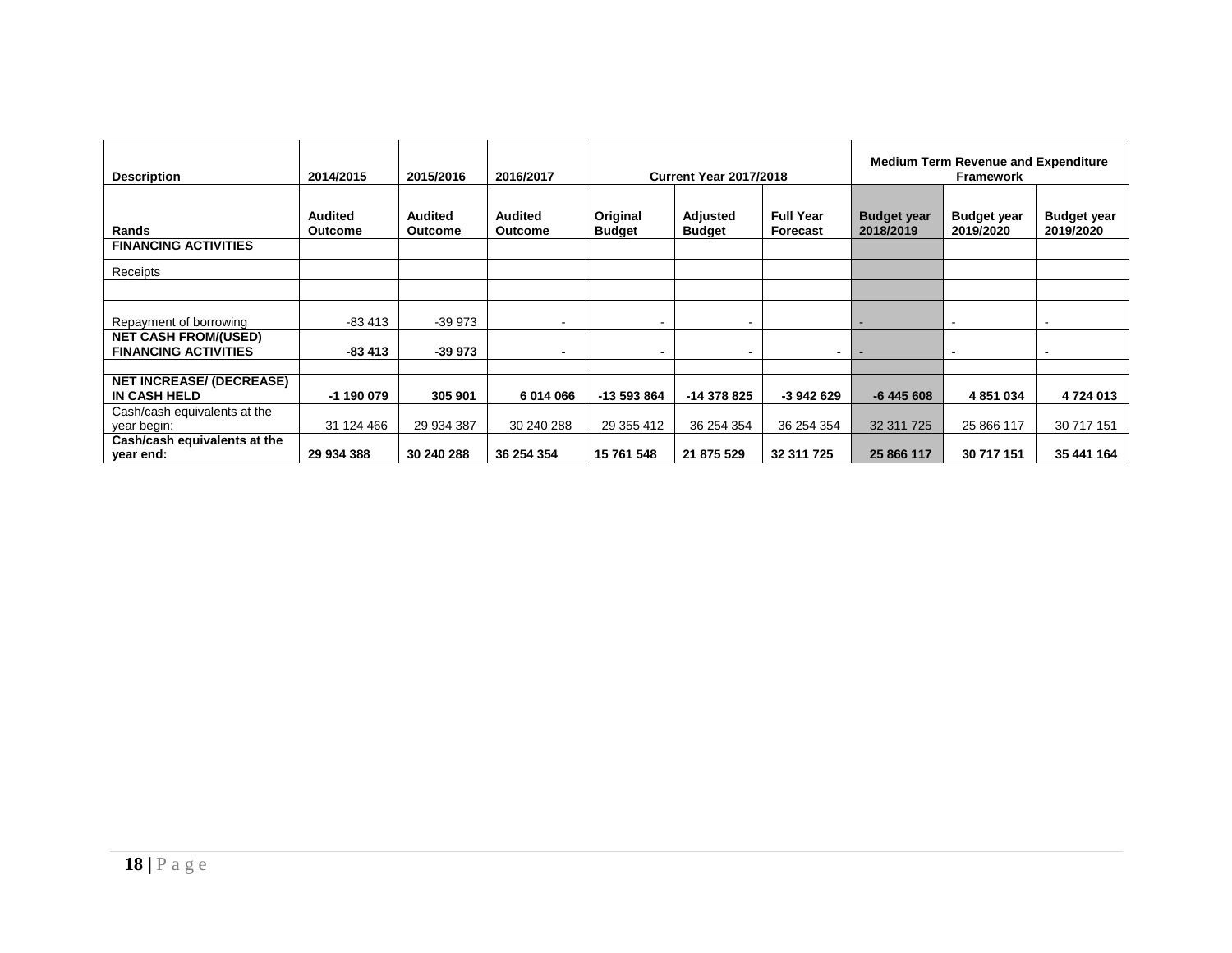## **9.4 Financial and non-financial indicators**

<span id="page-18-0"></span>

| <b>Description of indicator</b>             | <b>Basis of</b><br>calculation                                                              | 2014/15                   | 2015/16                   | 2016/17                   |                           | Current Year 2017/18      |                              |                                  | <b>Medium Term Revenue and</b><br><b>Expenditure Framework</b> |                                  |
|---------------------------------------------|---------------------------------------------------------------------------------------------|---------------------------|---------------------------|---------------------------|---------------------------|---------------------------|------------------------------|----------------------------------|----------------------------------------------------------------|----------------------------------|
|                                             |                                                                                             | <b>Audited</b><br>Outcome | <b>Audited</b><br>Outcome | <b>Audited</b><br>Outcome | Original<br><b>Budget</b> | Adjusted<br><b>Budget</b> | <b>Full Year</b><br>Forecast | <b>Budget</b><br>year<br>2018/19 | <b>Budget</b><br>year<br>2019/20                               | <b>Budget</b><br>year<br>2020/21 |
|                                             |                                                                                             |                           |                           |                           |                           |                           |                              |                                  |                                                                |                                  |
| <b>Borrowing Management</b>                 |                                                                                             |                           |                           |                           |                           |                           |                              |                                  |                                                                |                                  |
| Borrowing to Asset Ratio                    | <b>Total Long-term</b><br>Borrowing/ Total<br>Assets                                        | 0.00%                     | 0.00%                     | 0.00%                     | 0.00%                     | 0.00%                     | 0.00%                        | 0.00%                            | 0.00%                                                          | $0.00\%$                         |
| Capital Charges to Operating<br>Expenditure | Finance charges &<br>Depreciation /<br>Operating<br>Expenditure                             | 19.71%                    | 25.14%                    | 14.94%                    | 10.95%                    | 9.72%                     | 19.02%                       | 16.88%                           | 16.32%                                                         | 15.15%                           |
| <b>Safety of Capital</b>                    |                                                                                             |                           |                           |                           |                           |                           |                              |                                  |                                                                |                                  |
| Debt to Equity                              | Loans, Accounts<br>Payable, Overdraft<br>& Tax Provision /<br>Funds & Reserves<br>Long Term | 42.09%                    | 24.15%                    | 36.88%                    | 15.43%                    | 6.04%                     | 5.51%                        | 5.61%                            | 5.34%                                                          | 3.01%                            |
| Gearing                                     | Borrowing / Funds &<br>Reserves                                                             | 0.00%                     | 0.00%                     | 0.00%                     | 0.00%                     | 0.00%                     | 0.00%                        | 0.00%                            | 0.00%                                                          | 0.00%                            |
| Liquidity                                   |                                                                                             |                           |                           |                           |                           |                           |                              |                                  |                                                                |                                  |
| <b>Current Ratio</b>                        | Current assets /<br>current liabilities                                                     | 2.95                      | 4.53                      | 3.27                      | 3.74                      | 9.72                      | 14.07                        | 11.14                            | 12.62                                                          | 22.70                            |
| <b>Liquidity Ratio</b>                      | Monetary Assets /<br><b>Current Liabilities</b>                                             | 2.43                      | 4.39                      | 2.76                      | 3.43                      | 9.11                      | 13.46                        | 10.56                            | 12.34                                                          | 22.29                            |
| <b>Creditors Management</b>                 |                                                                                             |                           |                           |                           |                           |                           |                              |                                  |                                                                |                                  |
| <b>Creditors System Efficiency</b>          | % of Creditors Paid<br>Within Terms (within<br>$MFMA \s S(6)$                               | 100.00%                   | 100.00%                   | 100.00%                   | 100.00%                   |                           | 100.00%                      | 100.00%                          | 100.00%                                                        | 100.00%                          |
| <b>Other Indicators</b>                     | Employee                                                                                    |                           |                           |                           |                           |                           |                              |                                  |                                                                |                                  |
| Employee costs                              | costs/Total Revenue<br>- capital revenue                                                    | 46.88%                    | 50.01%                    | 37.99%                    | 46.96%                    | 38.66%                    | 36.50%                       | 37.66%                           | 39.17%                                                         | 37.34%                           |